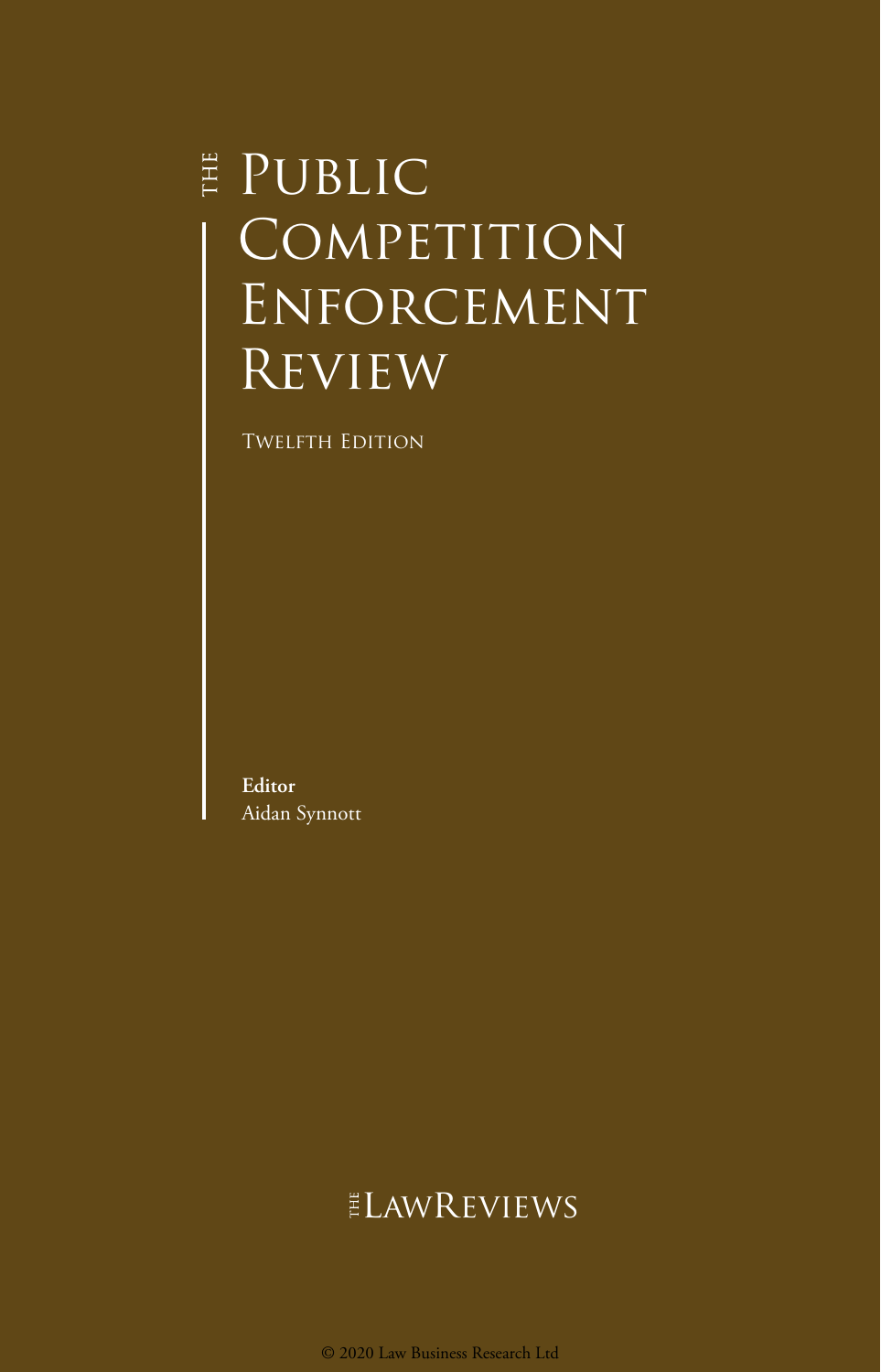# E PUBLIC COMPETITION Enforcement Review

Twelfth Edition

Reproduced with permission from Law Business Research Ltd This article was first published in May 2020 For further information please contact Nick.Barette@thelawreviews.co.uk

**Editor** Aidan Synnott

## $ELMR$  EVIEWS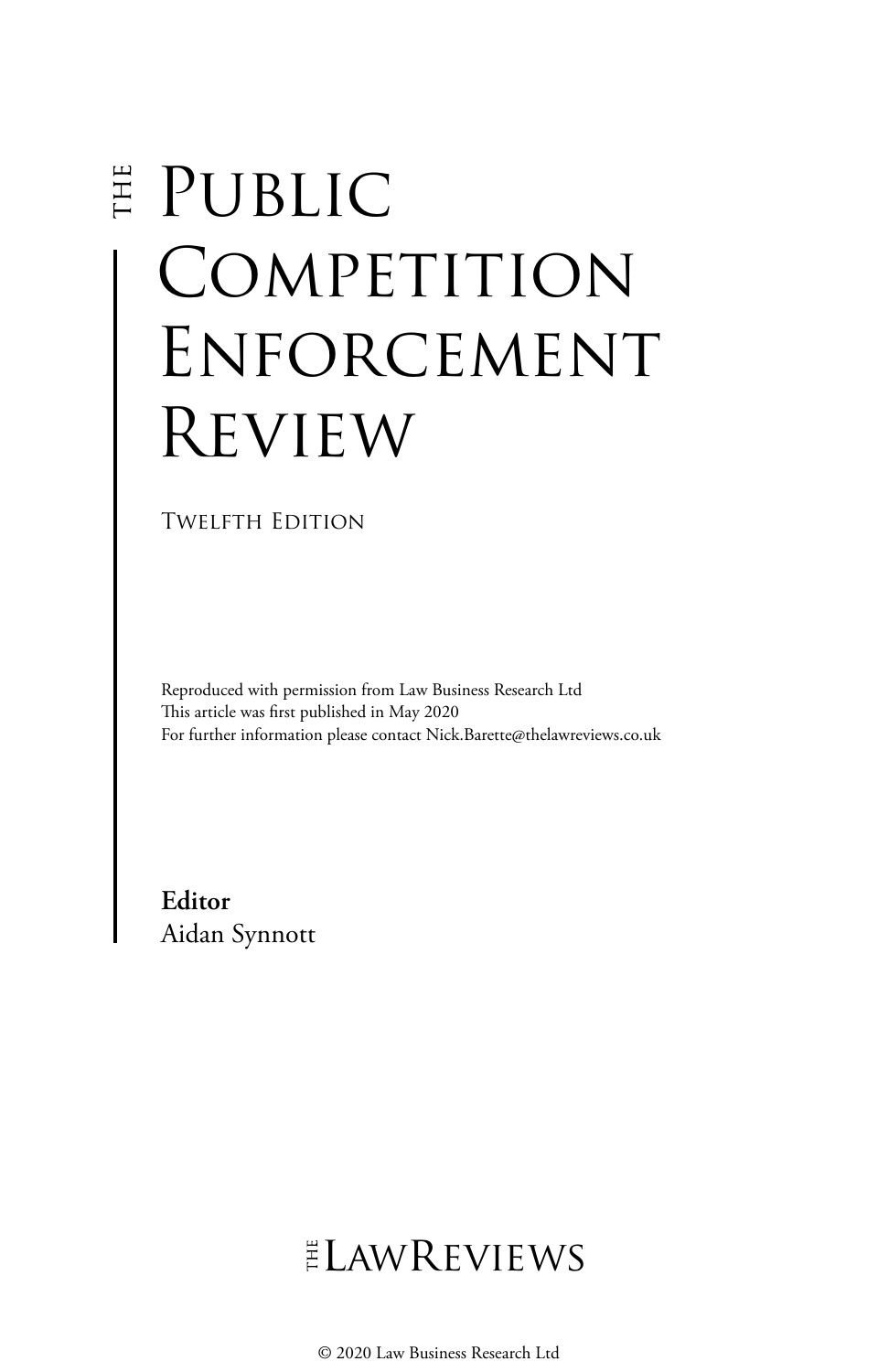#### PUBLISHER Tom Barnes

#### SENIOR BUSINESS DEVELOPMENT MANAGER Nick Barette

BUSINESS DEVELOPMENT MANAGER Joel Woods

SENIOR ACCOUNT MANAGERS Pere Aspinall, Jack Bagnall

ACCOUNT MANAGERS Olivia Budd, Katie Hodgetts, Reece Whelan

PRODUCT MARKETING EXECUTIVE Rebecca Mogridge

> RESEARCH LEAD Kieran Hansen

EDITORIAL COORDINATOR Tommy Lawson

PRODUCTION AND OPERATIONS DIRECTOR Adam Myers

> PRODUCTION EDITOR Martin Roach

> > SUBEDITOR Helen Smith

CHIEF EXECUTIVE OFFICER Nick Brailey

Published in the United Kingdom by Law Business Research Ltd, London Meridian House, 34-35 Farringdon Street, London, EC4A 4HL, UK © 2020 Law Business Research Ltd www.TheLawReviews.co.uk

No photocopying: copyright licences do not apply. The information provided in this publication is general and may not apply in a specific situation, nor does it necessarily represent the views of authors' firms or their clients. Legal advice should always be sought before taking any legal action based on the information provided. The publishers accept no responsibility for any acts or omissions contained herein. Although the information provided was accurate as at March 2020, be advised that this is a developing area. Enquiries concerning reproduction should be sent to Law Business Research, at the address above. Enquiries concerning editorial content should be directed to the Publisher – tom.barnes@lbresearch.com

ISBN 978-1-83862-493-4

Printed in Great Britain by Encompass Print Solutions, Derbyshire Tel: 0844 2480 112

© 2020 Law Business Research Ltd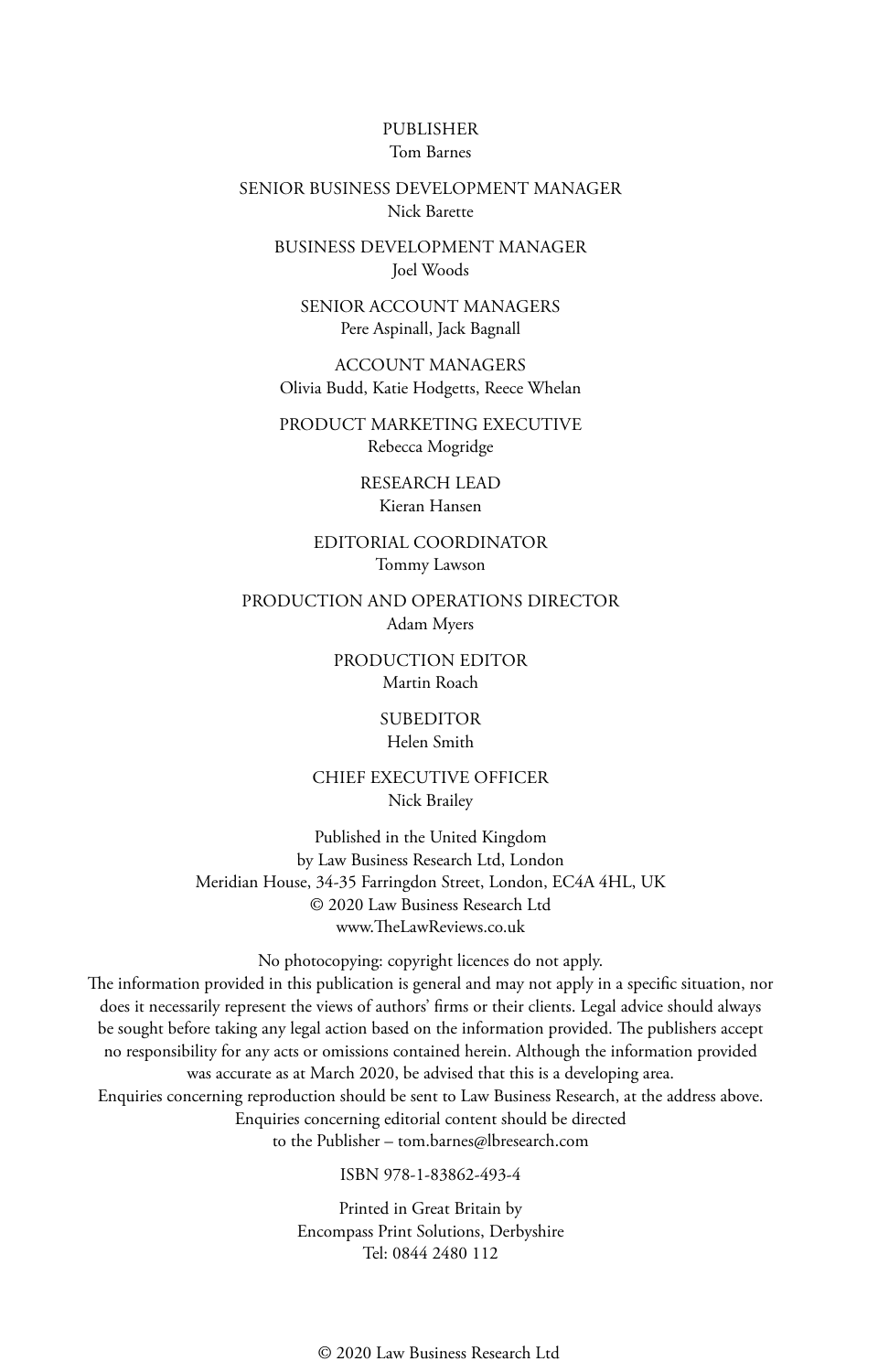### ACKNOWLEDGEMENTS

The publisher acknowledges and thanks the following for their assistance throughout the preparation of this book:

#### ADVOKATFIRMAET GRETTE AS

#### ALUKO & OYEBODE

#### ANJIE LAW FIRM

#### ASSEGAF HAMZAH AND PARTNERS

#### BAKER & MCKENZIE (GAIKOKUHO JOINT ENTERPRISE)

#### BREDIN PRAT

CLEARY GOTTLIEB STEEN & HAMILTON LLP

CREEL, GARCÍA-CUÉLLAR, AIZA Y ENRÍQUEZ

DELOITTE LEGAL

DRYLLERAKIS & ASSOCIATES

GOODMANS LLP

HANNES SNELLMAN ATTORNEYS LTD

KHAITAN & CO

LEE AND LI, ATTORNEYS-AT-LAW

LEGA ABOGADOS

LINKLATERS C WIŚNIEWSKI I WSPÓLNICY SP K

LLOREDA CAMACHO & CO

L PAPAPHILIPPOU & CO LLC

MARVAL, O'FARRELL & MAIRAL

PAUL, WEISS, RIFKIND, WHARTON & GARRISON LLP

URÍA MENÉNDEZ PROENÇA DE CARVALHO

#### VEIRANO ADVOGADOS

#### WHITE & CASE LLP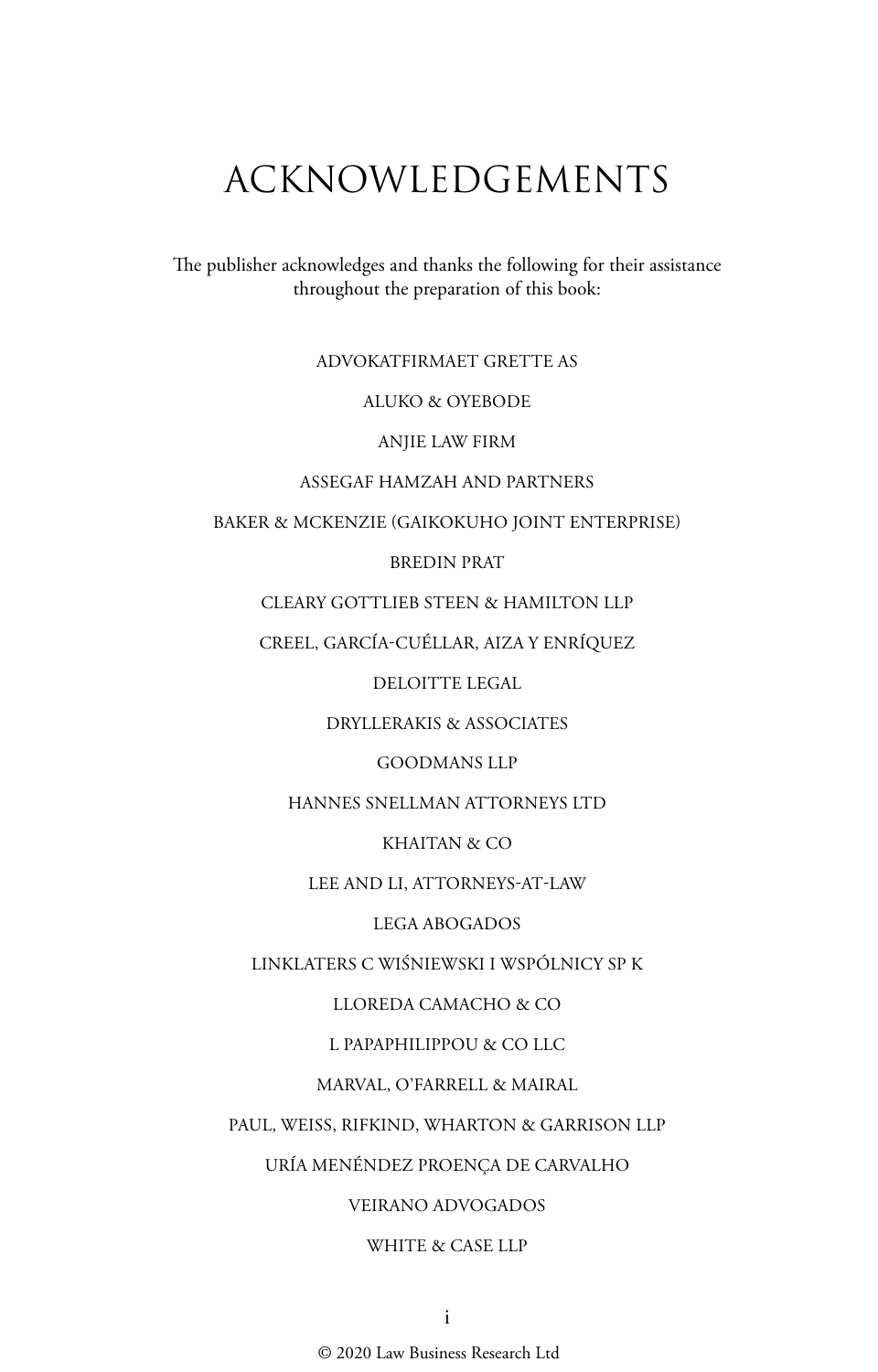# CONTENTS

| Aidan Synnott |                                                                                                          |  |
|---------------|----------------------------------------------------------------------------------------------------------|--|
| Chapter 1     |                                                                                                          |  |
|               | Miguel del Pino and Santiago del Río                                                                     |  |
| Chapter 2     |                                                                                                          |  |
|               | Hendrik Viaene and Karolien Van der Putten                                                               |  |
| Chapter 3     |                                                                                                          |  |
|               | Mariana Villela, Leonardo Maniglia Duarte, Gabriela Reis Paiva Monteiro and<br>Vinicius da Silva Cardoso |  |
| Chapter 4     |                                                                                                          |  |
|               | Michael Koch, David Rosner and Justine Johnston                                                          |  |
| Chapter 5     |                                                                                                          |  |
|               | Michael Gu                                                                                               |  |
| Chapter 6     |                                                                                                          |  |
|               | Enrique Alvarez and Darío Cadena                                                                         |  |
| Chapter 7     |                                                                                                          |  |
|               | Stephanos Mavrokefalos                                                                                   |  |
| Chapter 8     |                                                                                                          |  |
|               | Mikko Huimala, Helena Lamminen and Meri Vanhanen                                                         |  |
| Chapter 9     |                                                                                                          |  |
|               | Olivier Billard                                                                                          |  |
| Chapter 10    |                                                                                                          |  |
|               | Emmanuel Dryllerakis and Cleomenis Yannikas                                                              |  |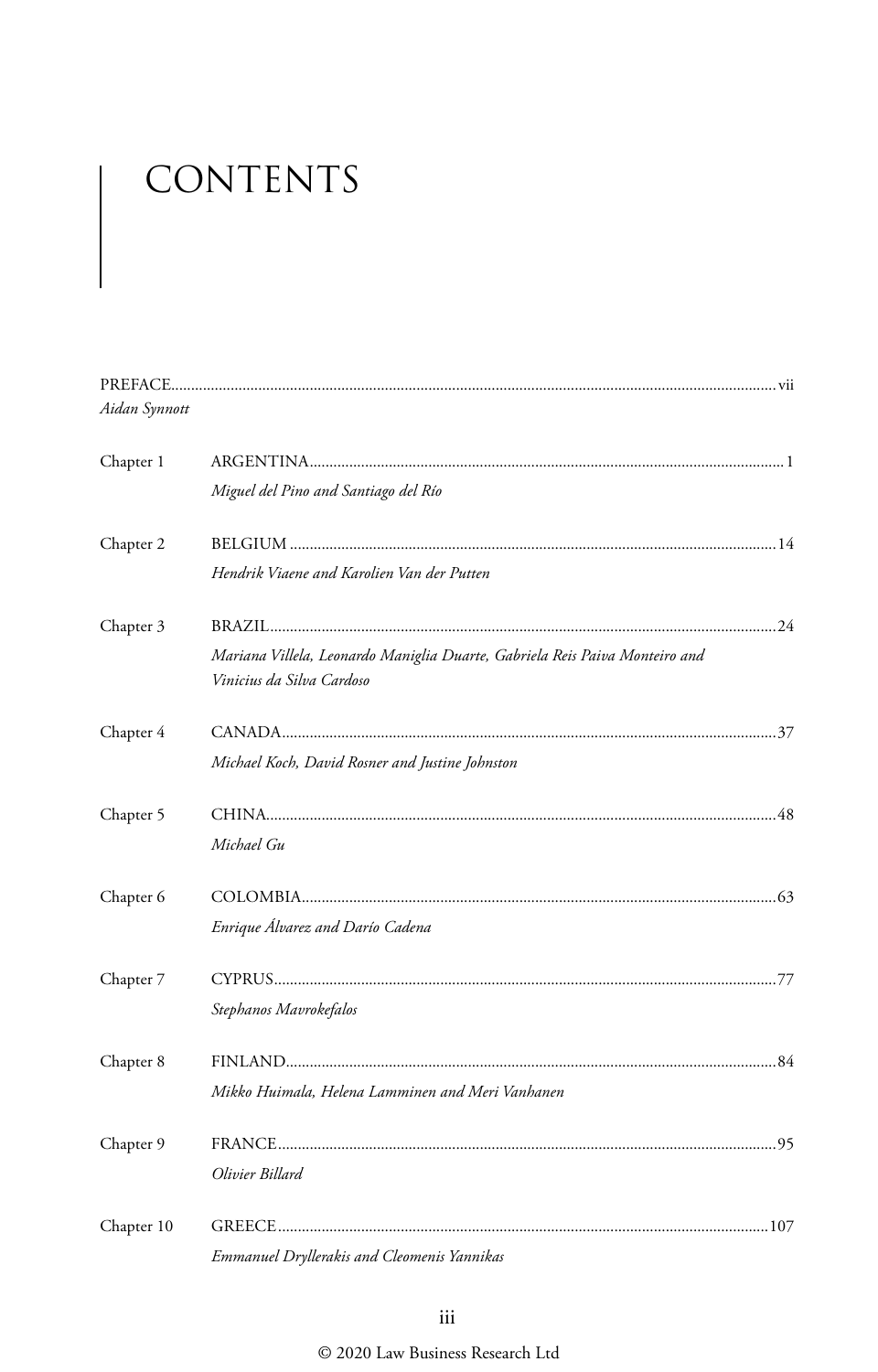| Chapter 11 |                                                                                                                |      |
|------------|----------------------------------------------------------------------------------------------------------------|------|
|            | Rahul Singh, Anmol Awasthi and Ebaad Nawaz Khan                                                                |      |
| Chapter 12 |                                                                                                                |      |
|            | HMBC Rikrik Rizkiyana, Farid Fauzi Nasution and Vovo Iswanto                                                   |      |
| Chapter 13 |                                                                                                                |      |
|            | Giuseppe Scassellati-Sforzolini, Marco D'Ostuni, Luciana Bellia, Michael Tagliavini<br>and Francesco Trombetta |      |
| Chapter 14 |                                                                                                                |      |
|            | Junya Ae, Michio Suzuki, Ryo Yamaguchi and Lisa Nagao                                                          |      |
| Chapter 15 |                                                                                                                |      |
|            | Luis Gerardo García Santos Coy, Carlos Mena-Labarthe and<br>Sara Gutiérrez Ruiz de Chávez                      |      |
| Chapter 16 |                                                                                                                |      |
|            | Oludare Senbore, Ayodeji Oyetunde, Temitope Sowunmi, Kareemat Ijaiya and<br>Oluwatamilore Oluwalaiye           |      |
| Chapter 17 |                                                                                                                |      |
|            | Odd Stemsrud                                                                                                   |      |
| Chapter 18 |                                                                                                                |      |
|            | Anna Laszczyk and Wojciech Podlasin                                                                            |      |
| Chapter 19 |                                                                                                                |      |
|            | Tânia Luísa Faria and Guilherme Neves Lima                                                                     |      |
| Chapter 20 |                                                                                                                |      |
|            | Peter Forsberg, Johan Holmquist and David Olander                                                              |      |
| Chapter 21 |                                                                                                                |      |
|            | Stephen Wu, Rebecca Hsiao and Wei-Han Wu                                                                       |      |
| Chapter 22 |                                                                                                                | .283 |
|            | Marc Israel, Kate Kelliher and Ellen Campbell                                                                  |      |
| Chapter 23 |                                                                                                                |      |
|            | Aidan Synnott and William B Michael                                                                            |      |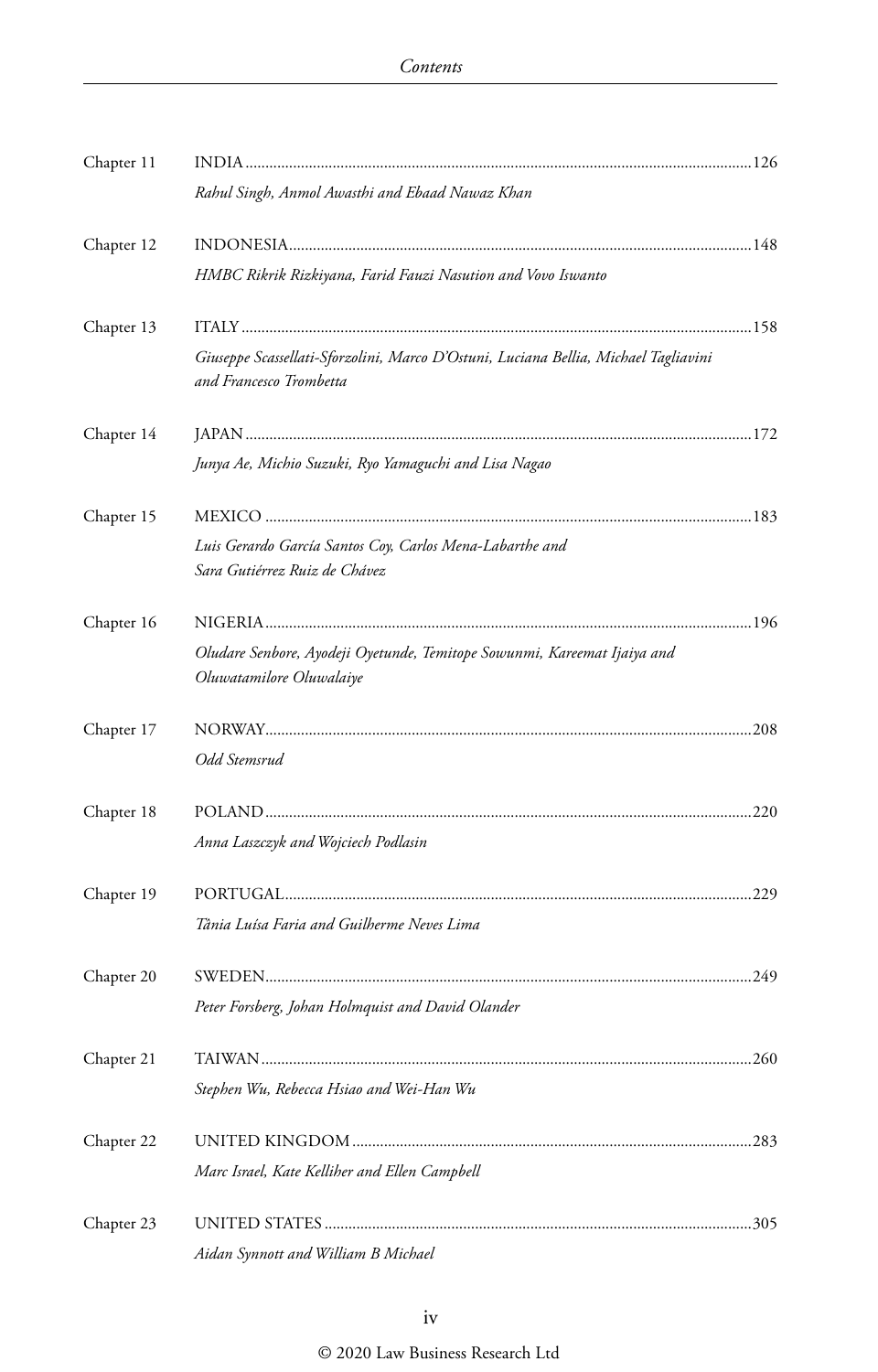|  | Alejandro Gallotti |  |
|--|--------------------|--|
|  |                    |  |
|  |                    |  |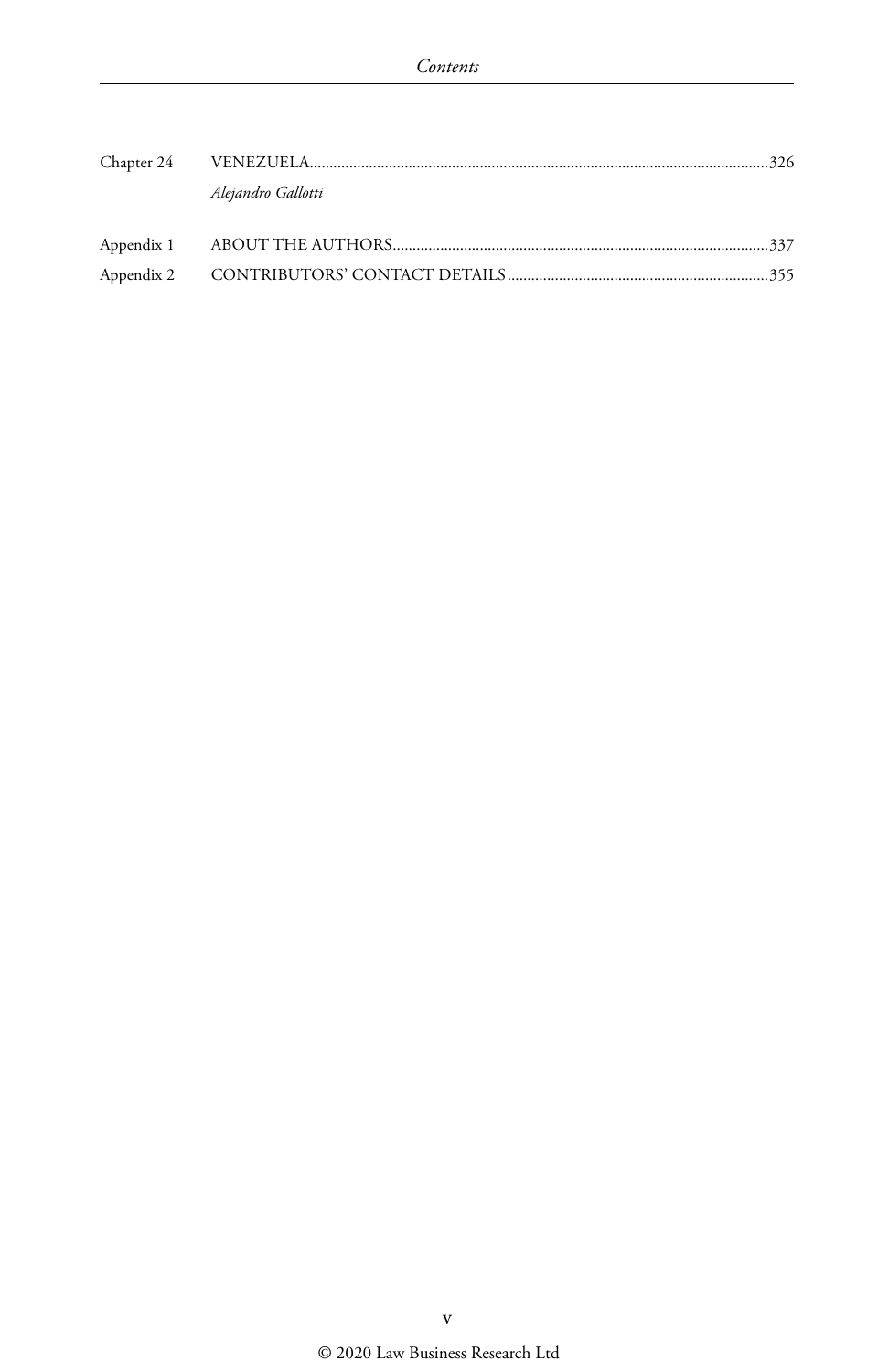## PREFACE

In the reports from around the world collected in this volume, we continue to see international overlap among the issues and industries attracting government enforcement attention. This year, we read with particular interest the discussions of activity in many jurisdictions regarding digital platform competition issues.

We also continue to see the evolution and refinement of general approaches to competition law enforcement in several jurisdictions. For example, The International Competition Network, which is a group of national and multinational competition authorities, adopted a Framework on Competition Agency Procedures, and 62 agencies have signed on. Mexico adopted 'regulations related to client–attorney privilege protection in the context of antitrust investigations'. Japan has also introduced an 'attorney–client privilege [which] will apply to administrative investigation procedures against' cartels, and the discussion in that chapter of how this privilege will be applied will be of interest to many. The chapter from Belgium discusses that country's newly modified competition law, and in this edition we welcome to the *Review* a new chapter from Nigeria, which provides an informative overview of that country's new competition law. Before this law was enacted, our authors write, 'Nigeria had no comprehensive competition legislation that dealt with antitrust, abuse of dominant position and merger control issues'.

In the past year, antitrust compliance featured prominently on several enforcers' agendas. In 2019, the US Department of Justice (DOJ) notably focused on encouraging compliance efforts: the agency announced a new policy allowing, under certain conditions, companies to receive credit for antitrust compliance programmes when the DOJ considers criminal charges. Elsewhere, the Taiwan Fair Trade Commission has made efforts in the past year to assist Taiwanese business organisations in their antitrust compliance efforts. Poland implemented an online whistle-blower platform and Brazilian authorities issued a whistle-blower protection ordinance.

The policing of cartels remains a focus of competition agencies around the globe. The chapter from Greece notes an increase in cartel enforcement activity in 2019. Authorities there conducted their largest dawn raid yet, and they have also updated the manner in which they prioritise particular cases. The authors of that chapter note that 'it appears that the [Hellenic Competition Commission] has taken a turn toward more pre-emptive action against cartels, by emphasising dawn raids and *ex officio* investigations and by acting swiftly on complaints and news publications about price increases in specific sectors'. Portuguese authorities are reported to have imposed their largest fines to date. The contribution from Japan notes an aggregate level of penalties that is higher than in recent years, which, the authors note, is partly attributable 'to the record-breaking surcharge imposed in the asphalt cartel case' there.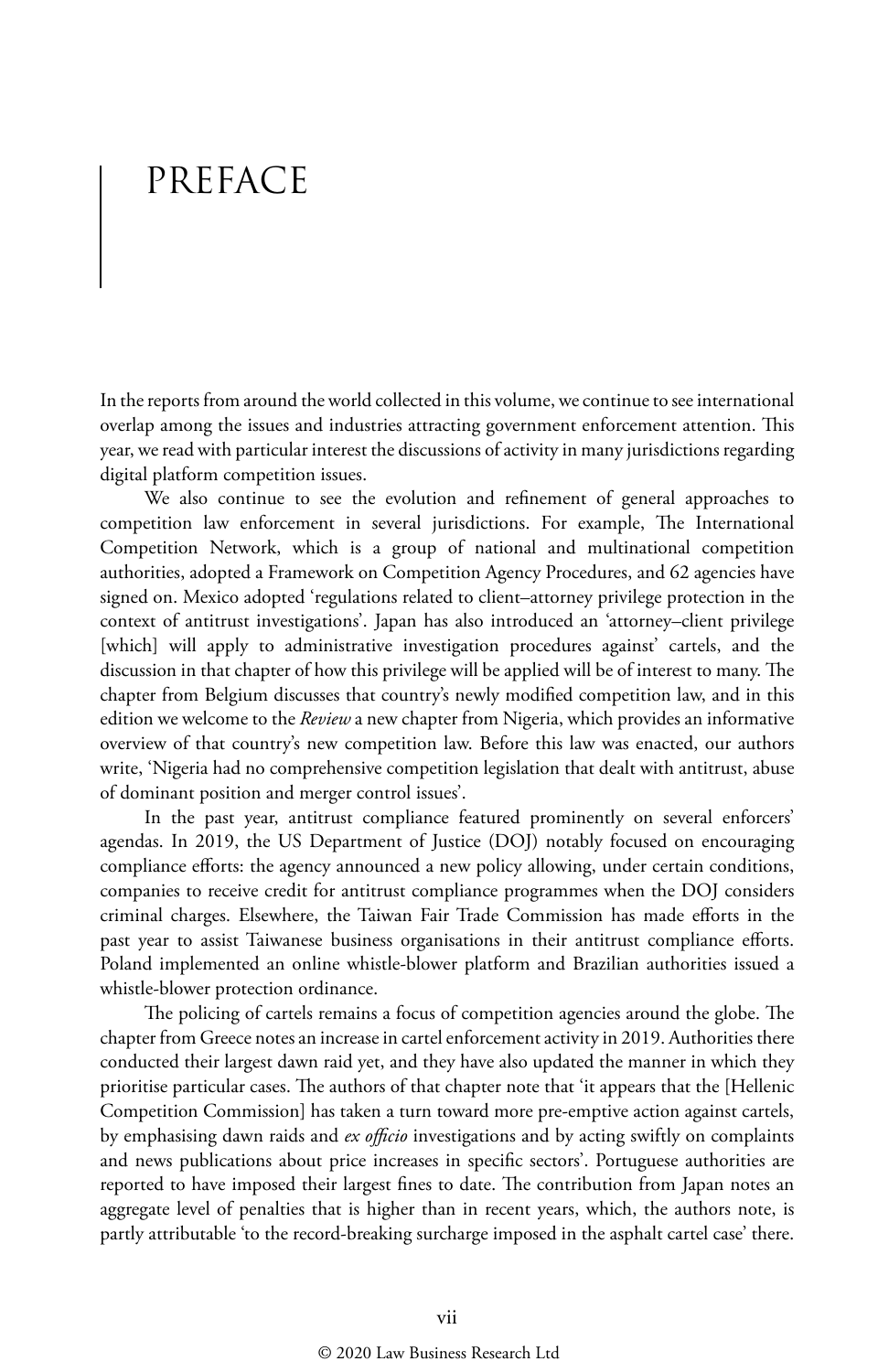That country is implementing a revised leniency programme. Meanwhile, the chapter from Mexico notes a decline in the number of leniency applications there.

As noted above, online platforms – and the 'digital economy' more generally – continue to be the subject of regulatory scrutiny, including in Brazil, France, India, Japan, Mexico, Poland and the United States. For example, both United States competition enforcement agencies are investigating large platforms, and the UK Competition and Markets Authority (CMA) has launched a market study of online platforms and digital advertising. Taiwan has also begun to prioritise this area. In addition to platform issues, there have been several other notable developments in the areas of restrictive agreements and dominance. Authorities in Canada concluded an inquiry into several pharmaceutical companies without taking action but 'confirmed that healthcare remains a top enforcement priority'. The United States authorities remained active in this area. In addition, Belgian authorities conducted a dawn raid in the pharmaceutical sector. Several jurisdictions took enforcement actions against resale price maintenance (RPM) practices: the UK's action involved guitars; an action in Poland involved online sales of printers and was the result of a whistle-blower complaint; and Japanese authorities took action against manufacturers of various baby products. China concluded four RPM matters.

Merger review and enforcement activity remains robust. The chapters that follow note activity in many sectors. The chapter from Argentina discusses the Antitrust Commission's new merger control guidelines and the chapters from France and India report on streamlined merger control procedures there.

Once again this year, the chapter from the United Kingdom is particularly informative. In addition to describing a busy year of merger and conduct enforcement activity for the CMA, the chapter discusses the effect of Brexit on the competition enforcement regime there, including the transition period and how competition law may factor into the negotiation of a trade agreement between the UK and the EU. Our contributors discuss the future of the CMA and potential consequences of various possible future scenarios. We will continue to watch with interest to see how competition enforcement in the United Kingdom evolves in the year to come.

#### **Aidan Synnott**

Paul, Weiss, Rifkind, Wharton & Garrison LLP New York March 2020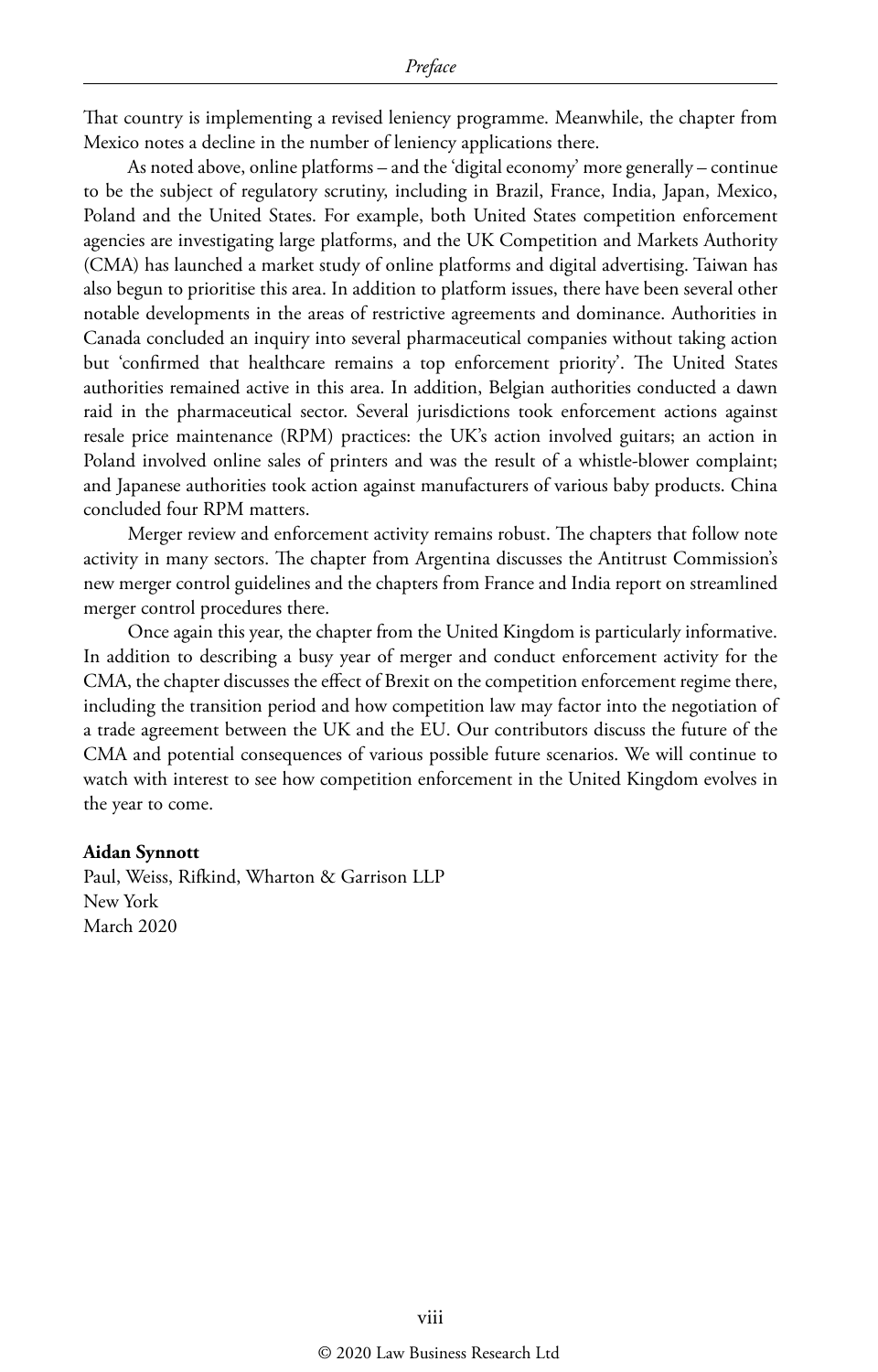### FINLAND

*Mikko Huimala, Helena Lamminen and Meri Vanhanen*<sup>1</sup>

#### **I OVERVIEW**

#### **i Prioritisation and resource allocation of enforcement authorities**

In competition matters, the primary public enforcement authority in Finland is the Finnish Competition and Consumer Authority (FCCA). The FCCA cannot impose administrative fines, but must make a fine proposal to the Market Court. The judgments of the Market Court can be appealed to the Supreme Administrative Court (SAC).

Finnish competition enforcement underwent some changes in the past year. The Competition Act<sup>2</sup> entered into force on 1 November 2011, replacing the former Act on Competition Restrictions.3 A new amendment process began in 2015, and in May 2018, a Government Bill on amendments to the Competition Act<sup>4</sup> was presented to Parliament. Parliament passed the Government Bill, and the amendments to the Competition Act entered into force on 17 June 2019.<sup>5</sup> The key amendments concerned the calculation of deadlines in merger control, inspections carried out by the FCCA, FCCA's right to obtain information and the exchange of information between authorities. In addition to the above, the competition neutrality provisions of the Competition Act are supplemented with an accounting separation obligation concerning municipalities, joint municipal authorities, the state and any entities under their control that engage in economic activities in a competitive situation. The accounting separation obligation entered into force on 1 January 2020.

#### **ii Enforcement agenda**

The FCCA's new Director General Kirsi Leivo began her term in September 2018. The new Director General has publicly emphasised the importance of fighting cartels and the need for more severe sanctions.

The FCCA has announced that its objectives for the years 2017–2020 include continuing to focus on the detection of hardcore cartels. The FCCA will also emphasise effective merger control with the intention of preventing the emergence of harmful concentrations in advance. Furthermore, the FCCA will continue to implement its supervisory powers concerning public sector entities with regard to competitive neutrality issues. In addition, the FCCA

<sup>1</sup> Mikko Huimala is a partner, Helena Lamminen a senior associate and Meri Vanhanen an associate at Hannes Snellman Attorneys Ltd. The original article was written by Tapani Manninen, a former senior advisor at Hannes Snellman.

<sup>2</sup> 948/2011.

<sup>3</sup> 480/1992 (annulled).

<sup>4</sup> Government Bill 68/2018.

<sup>5</sup> 721/2019.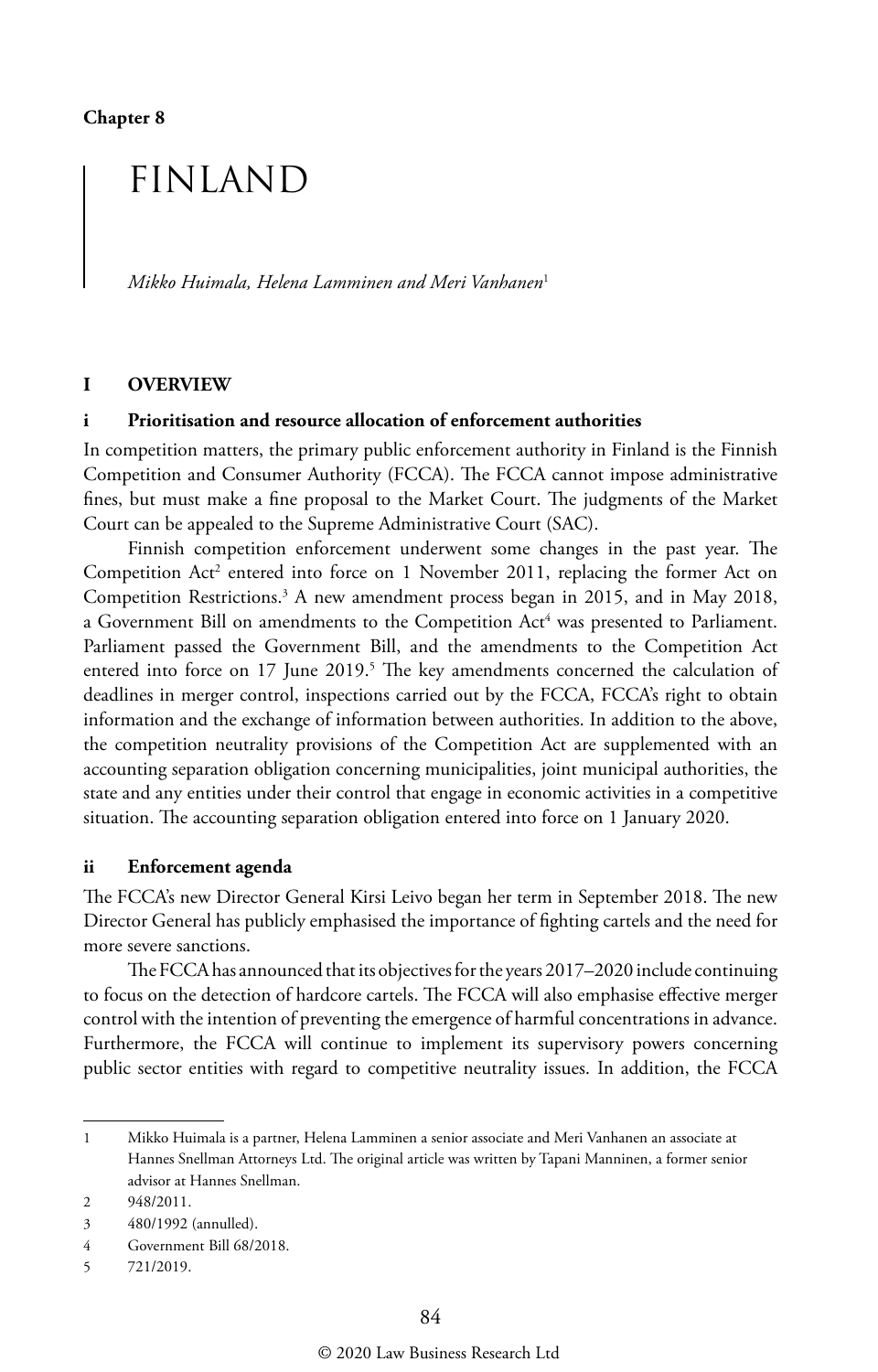announced its aim to ensure an efficient start to the new task of supervising the legality of public procurement, which was assigned to it as of the beginning of 2017.<sup>6</sup> Consequently, the FCCA opened an investigation in 86 public procurement matters in 2017 and in 101 matters in 2018. Statistics for 2019 have not been published as at the time of writing.

#### **II CARTELS**

Finland has had a leniency programme in place since 1 May 2004. The programme was updated in the Competition Act, which entered into force in November 2011, and is now laid out in Sections 14 to 17 of the Competition Act. The leniency programme is very similar to the European Competition Network model leniency programme. In 2016, the revised leniency guidelines issued in 2011<sup>7</sup> were replaced with new guidelines $^{\rm 8}$  that take account of the new Antitrust Damages Act.

The FCCA received its first leniency case only minutes after the entry into force of the programme in 2004.<sup>9</sup> However, after a spectacular start, there have been only a few leniency applications, which has clearly been a disappointment to the FCCA.10 The relatively small number of leniency cases is reflected in the number of the FCCA's penalty payment proposals to the Market Court in cartel cases. In 2014, 2015, 2016, 2018 and 2019 the FCCA only brought one cartel case before the Market Court each year, while in 2013 and 2017 no cases were brought before the Market Court by the FCCA.

#### **i Significant cases**

#### *FCCA's penalty payment proposal to driving schools*

On 21 November 2019, the FCCA submitted a proposal to the Market Court to impose a fine of around €300,000 in total on Uusimaa Driving School Association (the Association) and eight driving schools. According to FCCA, the Association and six driving schools on the Association's board encouraged driving schools to raise their prices. The alleged infringement began in April 2014 and continued until October 2015. In addition, three driving schools allegedly infringed competition rules by agreeing on price increases from the beginning of 2013 to the autumn of 2014. The case is currently pending before the Market Court.

#### *SAC increased the peqnalty payments in the Coach Company cartel*

On 25 January 2016, the FCCA submitted a proposal to the Market Court to impose a fine of €38 million on seven coach companies, the Finnish Bus and Coach Association and Oy Matkahuolto Ab (Matkahuolto), a service and marketing company that promotes bus and coach services in Finland. The FCCA also ordered Matkahuolto to cease all anticompetitive measures to foreclose competing coach companies from the market

<sup>6</sup> One of the most important aspects of this new task is the supervision of significant errors and omissions, such as illegal direct awards of contract.

<sup>7</sup> Immunity from and reduction of fines in cartel cases: Guidelines on the application of the Competition Act, 2/2011.

<sup>8</sup> Guidelines on immunity from and reduction of penalty payments in cartel cases: Guidelines on the application of the Competition Act (2016).

<sup>9</sup> The application was made in the *Raw Wood Procurement* infringement case.

<sup>10</sup> According to Government Bill 88/2010 (p. 23), there had been approximately 10 leniency applications by June 2010.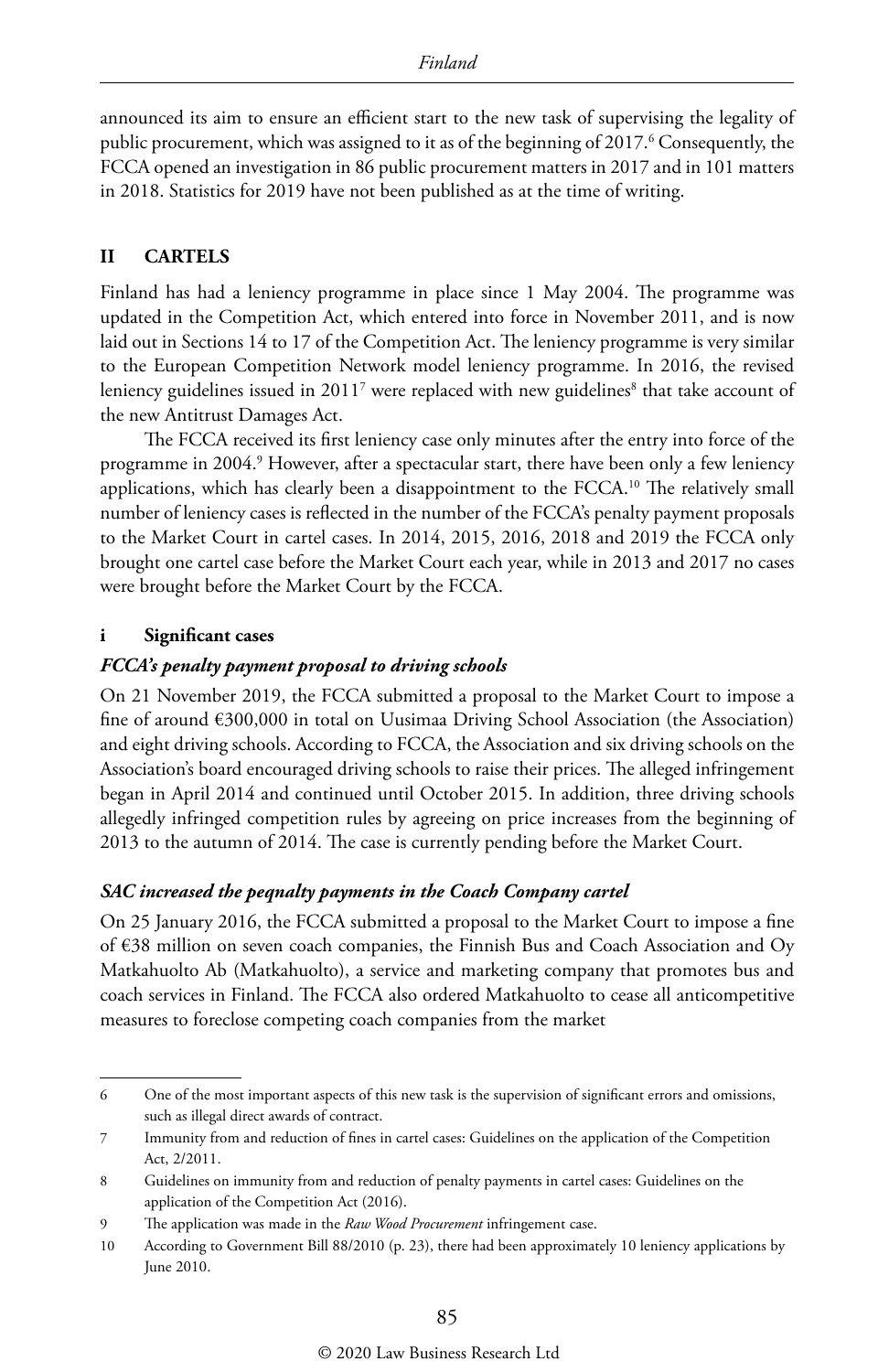On 14 December 2017, the Market Court found the coach companies, the Finnish Bus and Coach Association and Matkahuolto guilty of restricting competition. However, the Market Court found that lobbying work, discussions and negotiations related thereto as well as measures concerning opposing the issuing of route licences did not constitute a prohibited restriction of competition. As a result, the fines imposed by the Market Court were significantly lower than those proposed by the FCCA, amounting to a total of  $\epsilon$ 1.1 million. The decision of the Market Court was appealed to the SAC. On 20 August 2019 the SAC stated that the competition infringement was used to systematically impede and delay the opening of the bus market to competition and imposed penalty payments amounting to a total of €8.9 million, providing a substantial increase in the fines set by the Market Court.

#### **ii Trends, developments and strategies**

As discussed above, the fight against cartels continues to be one of the FCCA's main priorities. The detection of cartels has been boosted by increasing cooperation between the competition authorities and the contracting entities responsible for public procurement. The FCCA has announced that it will bring all detected cartel infringements before the Market Court.<sup>11</sup> Corresponding to EU rules, the fines may equal 10 per cent of the undertaking's turnover at the most.12 The FCCA's new Director General has publicly emphasised the need for a higher level of fines than what has been imposed by the courts in practice, arguing that higher fines would have a stronger deterrent effect, and welcomed the idea of criminalising cartel conduct in Finland.

In reviewing Finnish competition law during the past few years, it is clear that private enforcement has been a particularly active segment. In the *Asphalt* cartel case, the Helsinki District Court dismissed the damages claim of the Finnish state in its entirety, but awarded damages to a number of municipalities. While the claims of the state and of several municipalities were settled by the parties after the judgment of the Court of Appeal, a number of applications for leave to appeal were filed to the Supreme Court. The Supreme Court dismissed the majority of the applications, and granted limited leaves to appeal to one respondent and one claimant in September 2017. Some applications for leave to appeal were left in abeyance until final decisions are given in the matters in which leave to appeal was granted. The Supreme Court subsequently granted one respondent further leave to appeal in August 2018 and November 2018.

In December 2017, the Supreme Court made a reference for a preliminary ruling to the European Court of Justice regarding the question of economic succession in determining the parties liable for damages. In its preliminary ruling on March 2019, the ECJ ruled that Article 101 TFEU must be interpreted as meaning that where the infringing economic unit had been dissolved, a company acquiring the commercial activities of the dissolved company and continuing those activities may be held liable for the damage caused by the infringement. In addition, the ECJ stated that the concept of 'undertaking' cannot have two different dimensions when considering penalty payments and damages.<sup>13</sup> In October 2019, the Supreme Court applied the principle of economic continuity accordingly as set

<sup>11</sup> FCCA press release, 20 February 2012.

<sup>12</sup> The highest cartel fines in Finland to date were imposed in the *Asphalt* case in 2009 (totalling €82.6 million). For example, the fines in the *Raw Wood Procurement* infringement case in 2009 amounted to €51 million in total.

<sup>13</sup> Case C-724/17.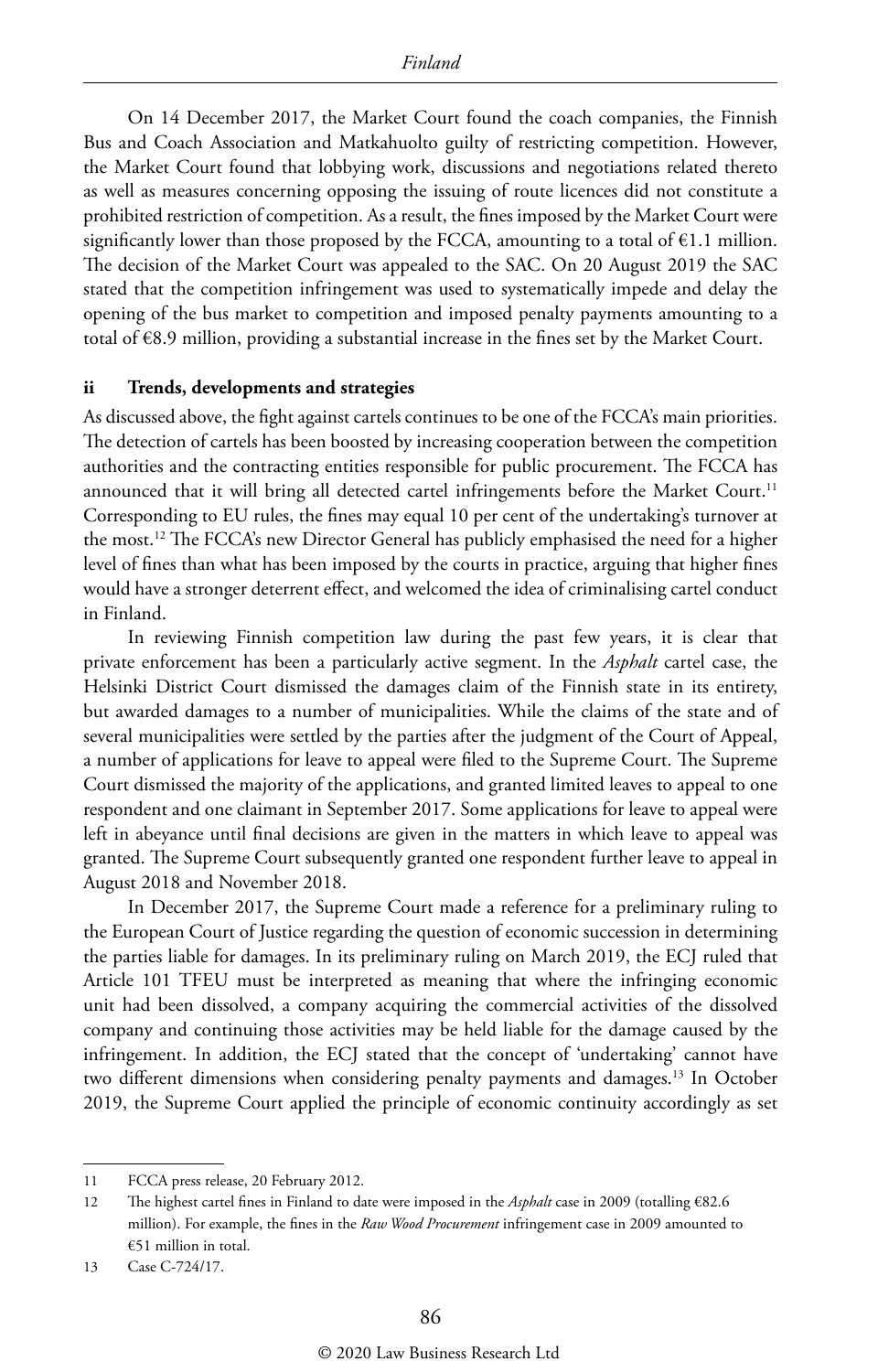forth by the ECJ, concluding that the economic successors of cartel companies are liable for the damage caused by acquired companies involved in the cartel. The Supreme Court repealed the judgement and referred the case back to the Court of Appeal for evaluation of other prerequisites for liability and the amount of damages.14 Further, significant damages cases concerning an infringement involving the procurement of raw wood came to an end in January 2019, when the Supreme Court dismissed an application for leave to appeal by one of the claimants.

In June 2019, the SAC made a reference for a preliminary ruling to the ECJ in the power line cartel case. The Market Court had dismissed the FCCA's penalty payment proposal in March 2016 on the grounds that it had been submitted after the five-year time limit. In order to decide whether the proposal had been made in a timely manner, the SAC shall first determine the duration of the cartel in a situation where a cartel participant has entered into a construction contract as agreed in the cartel with a player outside the cartel. The ECJ shall now decide the point in time when the infringement can be considered to have ended. The case is currently pending before the ECJ and the SAC.

#### **iii Outlook**

It seems clear that the FCCA will continue to focus on the investigation of hardcore cartels. Under the prioritising rule of Section 32 of the Competition Act, the FCCA does not need to conduct an in-depth investigation if an infringement is deemed unlikely at the outset or, irrespective of the infringement's likelihood, if competition is considered effective on the whole.

#### **III ANTITRUST: RESTRICTIVE AGREEMENTS AND DOMINANCE**

Sections 5 and 7 of the Competition Act set out the prohibited restraints on competition and abuse of dominant positions respectively. The sections have been harmonised with Articles 101 and 102 TFEU.

The FCCA has made only a handful of penalty payment proposals to the Market Court in dominance cases. In most of the few cases brought to the Market Court, the level of fines has been modest. Typical Section 7 investigations of the FCCA have lasted a long time and have ended with the FCCA closing the case without further measures. The experiences have been equally frustrating to both the targeted undertaking and the complainant.

However, the FCCA has made one significant fine proposal in a dominance case to the Market Court in recent years. In December 2012, the FCCA proposed that the Market Court impose a fine of €70 million on Valio. The Market Court rendered its decision in the case in summer 2014. The decision of the Market Court became final when the SAC dismissed Valio's appeal in December 2016. Arla lodged a damages claim of €58 million against Valio before the Helsinki District Court, but the parties settled the matter in September 2018. Other claims were also lodged but only two of them were not settled between the parties. In June 2019, the Helsinki District Court awarded damages to two milk producers' cooperatives, Maitomaa and Maitokolmio. However, the damages awarded (totalling  $\epsilon$ 8 million) were

<sup>14</sup> 2019:90.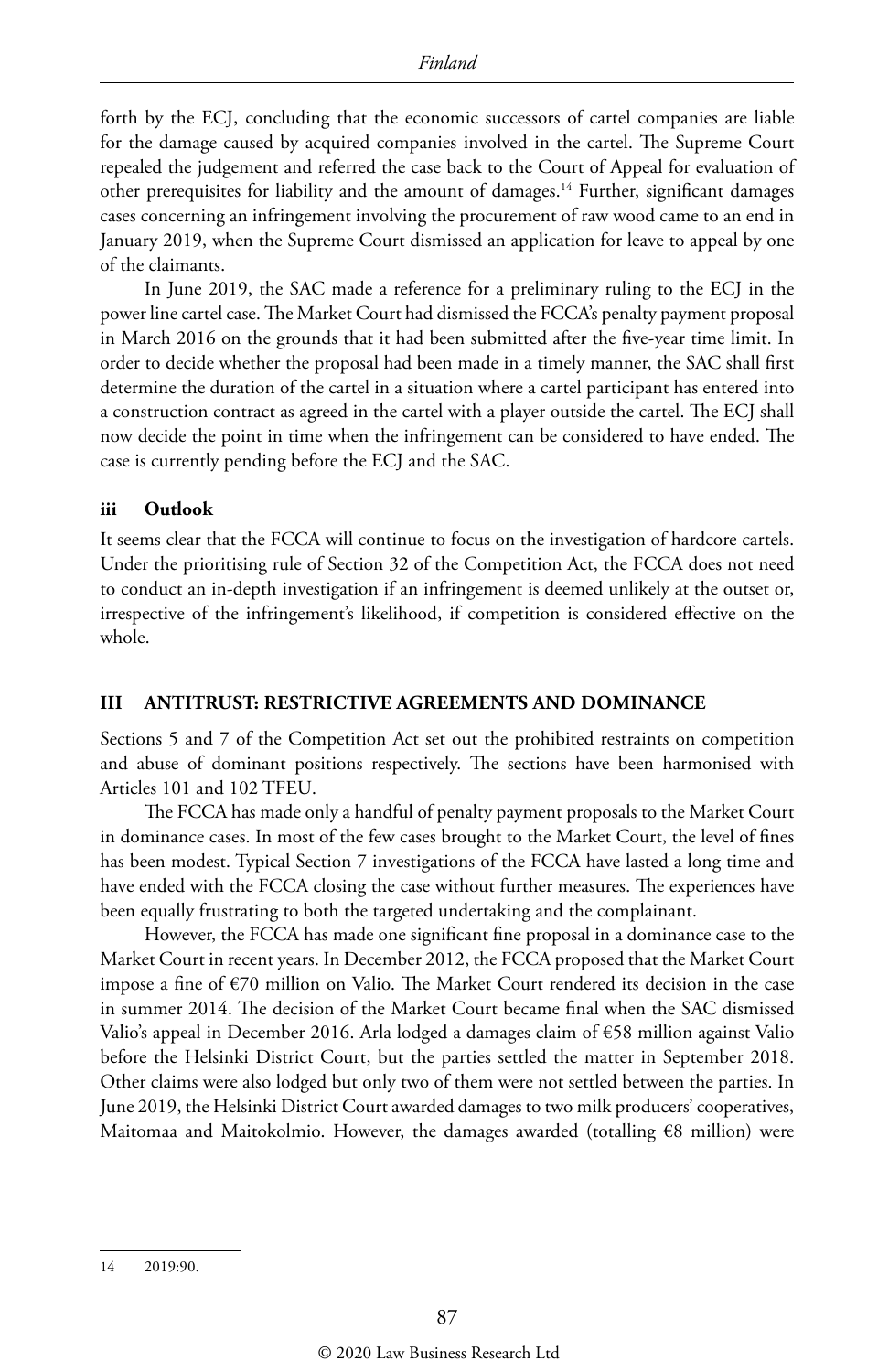substantially lower than the ones claimed (totalling  $E27$  million) as the cooperatives failed to fulfil their burden of proof regarding the amount of suffered damage. The judgments are final.

In 2019, the FCCA concluded five investigations regarding suspected restraints on competition. In one of the cases, it was question of horizontal cooperation with the purpose to exclude a competitor from the market. The FCCA ordered the undertakings involved to terminate the implementation of the agreement and enforced its order with a periodic penalty payment. The remaining four cases regarded suspected abuse of dominance with the conclusion that the FCCA did not find sufficient evidence of anticompetitive behaviour.

#### **i Significant cases**

#### *Restraints on competition*

#### *FCCA ordered to terminate anticompetitive behaviour*

In 2019, the FCCA held that the Finnish ice hockey league and 15 league teams had agreed to not hire any players from the team Jokerit during the season, infringing competition law as the league teams are mutually competing undertakings required to make their own independent decisions. The purpose of the practise was to exclude the competitor from the market by limiting production and using a collective boycott, starting in January 2014 and continuing up until the FCCA's decision. The FCCA's order to terminate the implementation of the agreement was enforced with a periodic penalty payment of  $\epsilon$ 75,000 for each party involved in continuing the infringement.

#### *SAC increased penalty payments on the Finnish Bakery Federation*

On 20 August 2019 the SAC imposed a penalty payment of €30,000 on the Finnish Bakery Federation increasing the fine imposed by the Market Court. The SAC confirmed that the pricing recommendations issued by the trade association in question constituted a serious competition infringement lasting over three years. The Market Court had imposed a €15,000 penalty payment for prohibited price recommendations between 2007 and 2011 when the FCCA had proposed a penalty payment amounting to  $\epsilon$ 40,000.

#### *Abuse of dominance*

In 2019, the FCCA closed four investigations regarding suspected abuse of dominance concluding that there was not sufficient evidence of anticompetitive behaviour. In one of the cases, the company involved changed its suspected market behaviour during the investigations.

In the banking sector, it was suspected that OP was abusing its dominant position by tying the non-life insurance services provided by the OP Group and the retail bank services provided by individual cooperative banks together through the OP bonus scheme.

In the railway freight transport market, it was suspected that VR Group was abusing its dominant position by imposing significantly higher prices on certain logistics services companies than it did on end clients buying logistics services. According to the FCCA's decision, FCCA did not find sufficient evidence of anticompetitive behaviour and, secondly, VR changed its pricing during the investigation, and thus the FCCA came to a conclusion that there was no reason to continue investigations.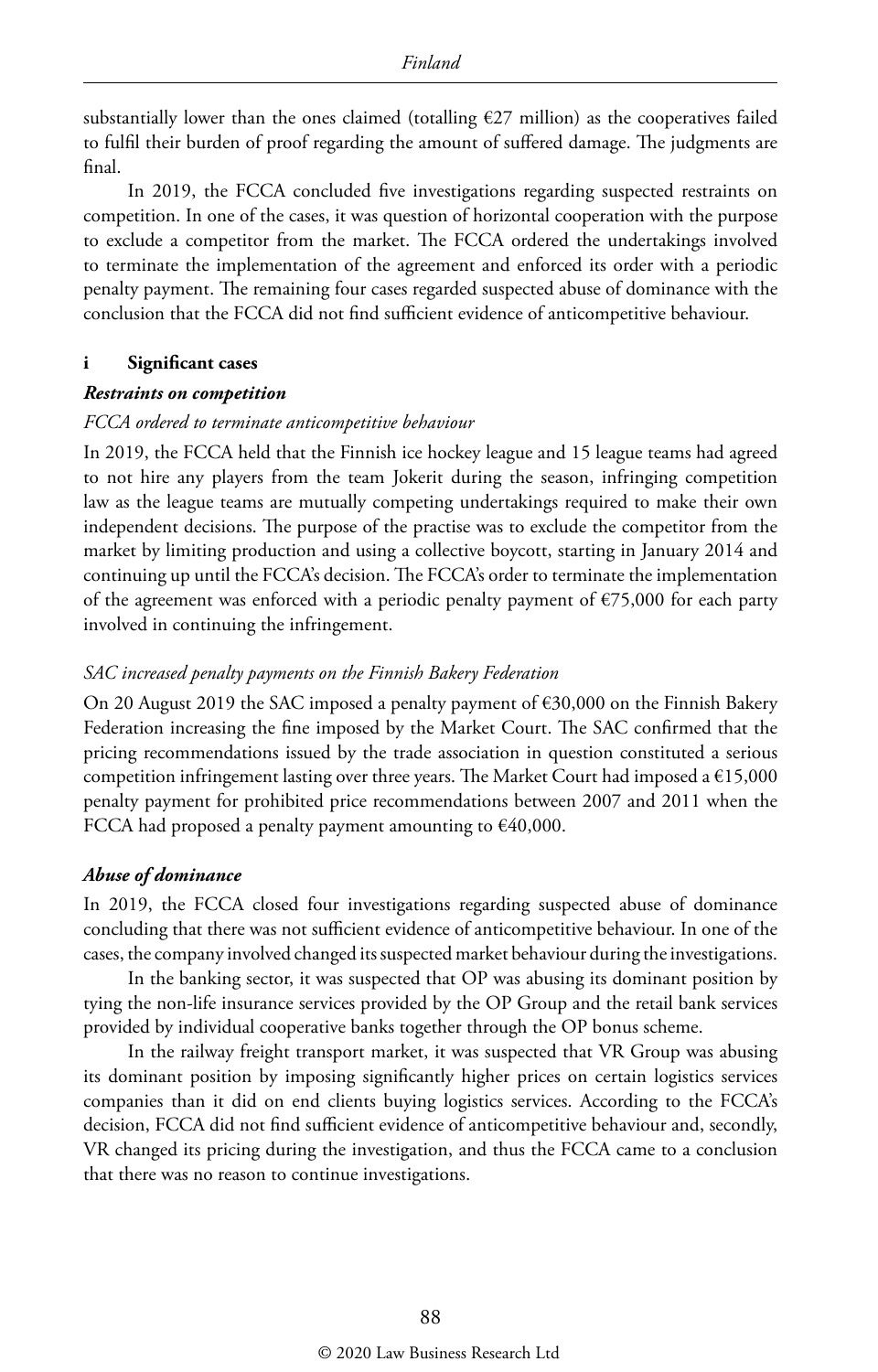Also, the FCCA initiated an investigation regarding a refusal to deliver spare parts for reverse vending machines, but the case was not investigated further as competition in the relevant market was considered functional as a whole. In addition, an activity regarding a ticketing and payment system in bus services was investigated but closed as the FCCA found that there was no evidence of anticompetitive behaviour.

#### **ii Outlook**

As noted above, the Competition Act contains a provision on prioritisation of the FCCA's activities. Even before the entry into force of the prioritisation provision in Section 32 of the Competition Act, the FCCA closed a majority of its dominance investigations without further measures noting, inter alia, that its role is not to solve individual contractual disputes between parties but to ensure the functioning of the market and healthy competition.15 Section 32 codifies the practice and grants the FCCA a right to remove cases that have only a minor impact on the economy more quickly.

The FCCA has applied the prioritisation provision regularly, and is expected to continue to do so in the future. As a result of the provision, the FCCA is able to focus on the more serious restraints on competition. This has had a positive effect on the processing times as well, as these have tended to be long. The FCCA has internally set a target that no case would be under investigation for longer than three years.<sup>16</sup>

#### **IV SECTORAL COMPETITION: MARKET INVESTIGATIONS AND REGULATED INDUSTRIES**

Chapter 4a of the Competition Act entrusts the FCCA with a supervisory task to enhance competitive neutrality between public and private businesses. Pursuant to the Chapter, the FCCA has the power to intervene in the business activities of the municipalities, the joint municipal authorities and the state, as well as the entities over which they have control if the public sector entity is distorting the conditions for competition or preventing the establishment or development of competition on the market.

In May 2017, the FCCA published guidelines on market-based pricing to help public sector entities to assess the competitive neutrality of their own activities.<sup>17</sup> The guidelines describe the principles and measures of the FCCA in the supervision of pricing. According to the guidelines, the supervision consists of assessing both the setting of prices and the economic activity of the public sector entities.

So far, the FCCA has published 13 decisions concerning competitive neutrality, five of which were published in 2019.

#### **i Significant cases**

In November 2019, the FCCA rendered a decision concerning the city of Kuopio. The FCCA had investigated the activities of the city in the fields of municipal engineering, food services, residential care, equipment maintenance and property and logistics services. The

<sup>15</sup> See, for instance, decisions of the FCCA in *Liikennevakuutuskeskus* of 20 December 2012, record No. 130/14.00.00/2011, *Fonecta Oy* of 1 October 2012, record No. 452/14.00.00/2011, and *Alko*  Oy, Stella Wines Oy of 19 March 2012, record No. 764/14.00.00/2011.

<sup>16</sup> FCCA strategy paper for 2015–2018, p. 3.

<sup>17</sup> The FCCA's Guidelines on Market-Based Pricing, 2017.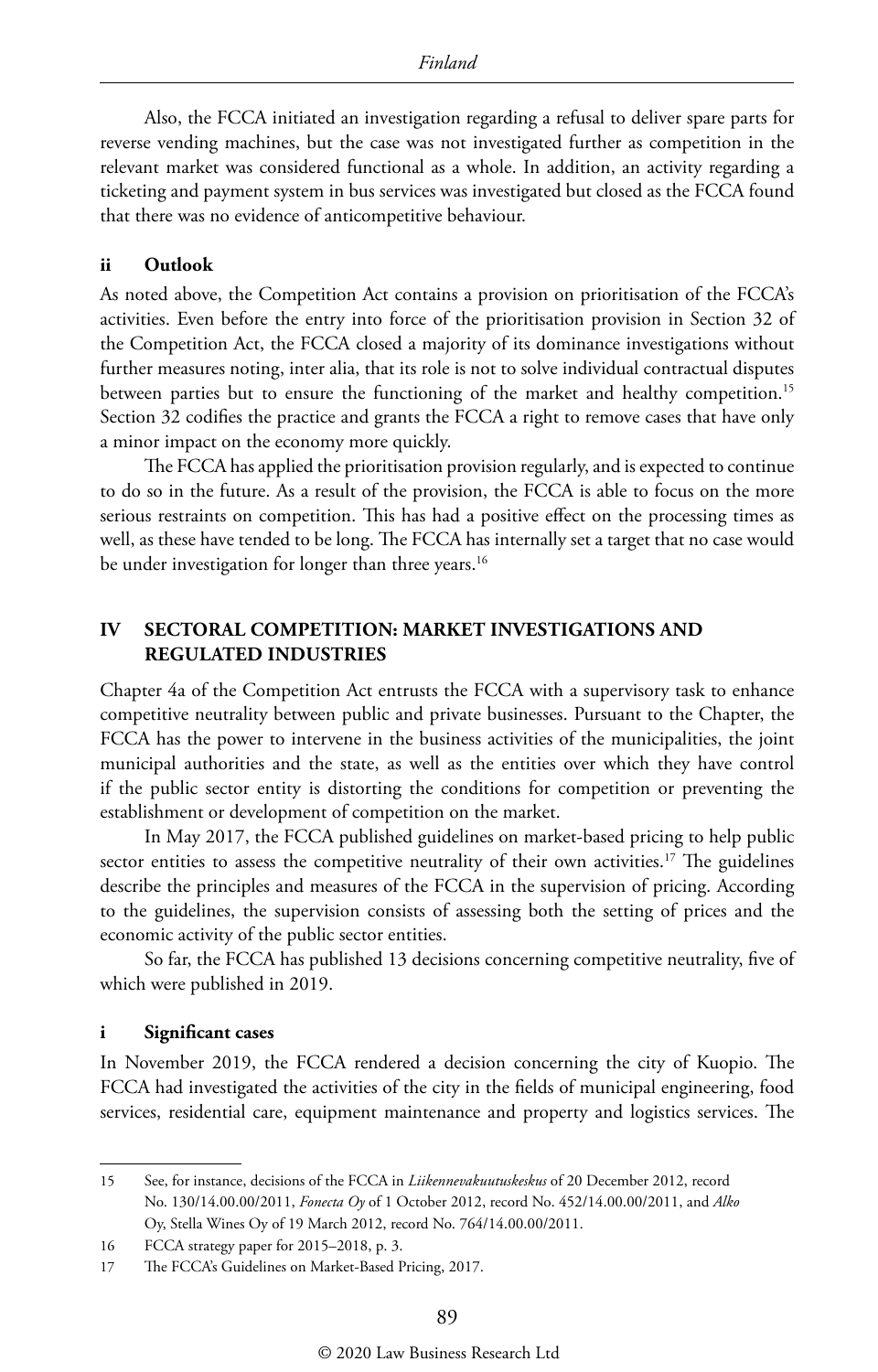investigation revealed that the activities of Kuntatekniikkaliikelaitos Mestar, a municipal engineering undertaking belonging to the municipality, and Itä-Suomen Huoltopalvelut Liikelaitoskuntayhtymä Servica, a business-based joint municipal authority under Kuopio's authority, violated the principle of competition neutrality. Due to the structure of these operators, they enjoyed unjustified competitive advantages, such as tax benefits, when providing services to customers other than the city of Kuopio. After discussions with the FCCA, the municipality decided to incorporate both business units. Servica's activities were transferred to a limited liability company in January 2019, and Mestar will be incorporated in January 2021.

#### **ii Outlook**

The FCCA has announced that it will focus on developing the identification and surveillance of industries suffering from weak competition, and intervene with activities maintaining and enhancing passive competition and anticompetitive coordination within sectors where competition is weak. In October 2017, the FCCA announced that it is investigating certain companies operating in the social welfare and healthcare market. The inspections were carried out in August 2017 with the purpose of determining whether said companies had impeded competition when they participated in tender processes. In addition, in March 2017, the FCCA announced investigations regarding possible anticompetitive measures in the property management market. Both investigations are still ongoing. More recently, in June 2019, the FCCA announced that it is investigating possible anticompetitive conduct in the taxi market.

#### **V STATE AID**

There are no national rules on state aid, and the applicable rules are those laid down in Articles 107 to 109 TFEU. However, there are procedural rules concerning, inter alia, the recovery of unlawful state aid and the European Commission's inspection powers, the duty to notify state aid to the Commission and certain exemptions from this duty (e.g., the *de minimis* rule and the general block exemption regulation).

Furthermore, the Act on the Openness and Obligation to Provide Information on Economic Activities Concerning Certain Undertakings that applies to companies carrying out services of general economic interest facilitates the Commission's ability to monitor competition and state aid rules in Finland.18

The contact point for the Commission in state aid matters is the Ministry of Economic Affairs and Employment. The FCCA does not have a role concerning state aid.

#### **i Significant cases**

#### *Illegal state aid awarded to Helsingin Bussiliikenne Oy*

In June 2019, the European Commission concluded its investigations concerning alleged illegal state aid to Finnish bus transport company Helsingin Bussiliikenne Oy (HelB) and found that HelB had received €54.2 million of incompatible state aid from Finland. The

<sup>18</sup> See the Act on the Application of Certain State Aid Provisions of the European Union (300/2001), Government Decree on the Notification Procedures concerning State Aid to the Commission (89/2011) and the Act on the Openness and Obligation to Provide Information on Economic Activities Concerning Certain Undertakings (19/2003).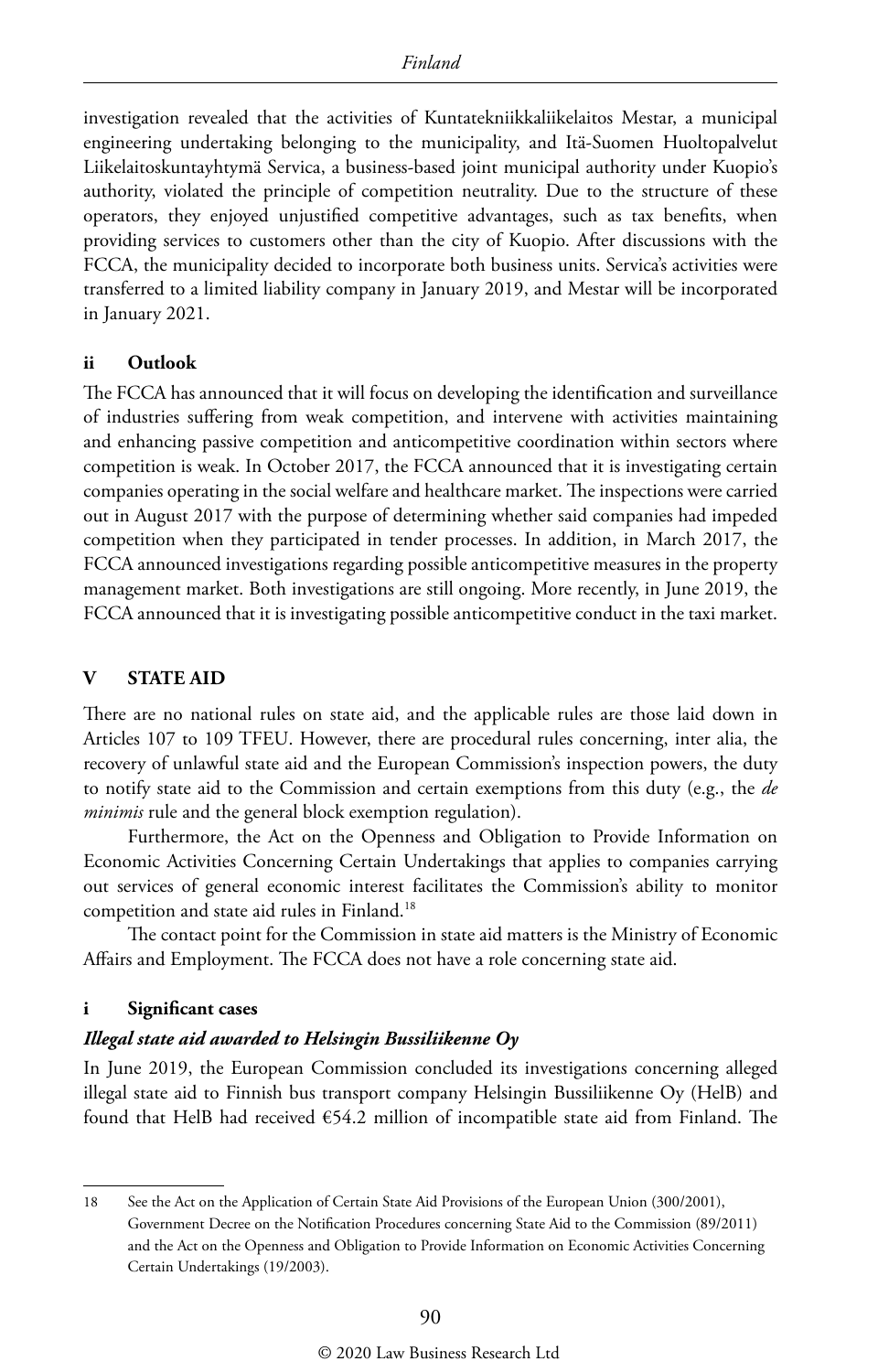European Commission opened its in-depth investigation in 2016 after receiving a complaint alleging that the conditions of loans granted to HelB by the Finnish authorities were not on market terms.

The investigation confirmed that private market creditors would not have granted the loans under the same terms and conditions (for instance, very low interest rates), notably considering the financial difficulties HelB was facing at the time when the loans were granted. Subsequently, the European Commission considered the loans to constitute state aid in breach of EU rules, and Finland was ordered to recover the aid from HelB. During the investigation, the assets and business operations of HelB were sold to one of its competitors. According to the Commission, as the new owner became the economic successor of HelB, it also became responsible for repaying the incompatible state aid.

#### **ii Trends, developments and strategies**

In general, practices concerning the application of EU state aid rules are gradually being formed, and national courts are increasingly applying state aid rules. For instance, the SAC has in recent years annulled several administrative court decisions partly due to the courts omitting to consider the applicability of the state aid rules, or to follow the relevant procedures in their decision-making. The cases concerned, inter alia, district heating, the sale of land and guarantees.<sup>19</sup>

#### **iii Outlook**

In June 2017, the Finnish Media Federation, an advocacy organisation for the Finnish media industry and printing companies, lodged a complaint to the European Commission claiming that the public funding of Yleisradio Oy's (Yle) textual journalistic online content constitutes prohibited state aid. Yle is a national media company owned mostly by the state, and its operations are funded primarily through the Public Broadcasting Tax. According to the Finnish Media Federation, the provision of textual journalism online is not to be considered broadcasting under the Amsterdam Protocol and the Communication on public service broadcasting.<sup>20</sup> Instead, the services in question should be evaluated under the EU services of general economic interest doctrine. The Finnish Media Federation argued that since a private supply of said services already existed in the Finnish market, there was no need to qualify textual journalistic online content as a service of general economic interest. In addition, the production of Yle's wide textual journalistic online content leads to a disproportionate distortion of competition. The Commission's investigation is currently pending.

#### **VI MERGER REVIEW**

The provisions on merger control were revised in the 2011 reform of the Competition Act with the purpose of bringing them further into line with EU rules. Most notably, the dominance test applied under the old rules was replaced by the significant impediment of

<sup>19</sup> See, for instance, judgments of the Supreme Administrative Court of 1 July 2019, record No. 3086; 16 February 2018, record No. 673; 13 May 2015, record No. 1234; 23 January 2014, record No. 148; 30 November 2012, record No. 3326; 9 February 2012, record No. 192; 27.

<sup>20</sup> Protocol on the system of public broadcasting in the Member States (OJ C 340, 10 November 1997) and Communication from the Commission on the application of State aid rules to public service broadcasting (OJ C 257, 27 October 2009).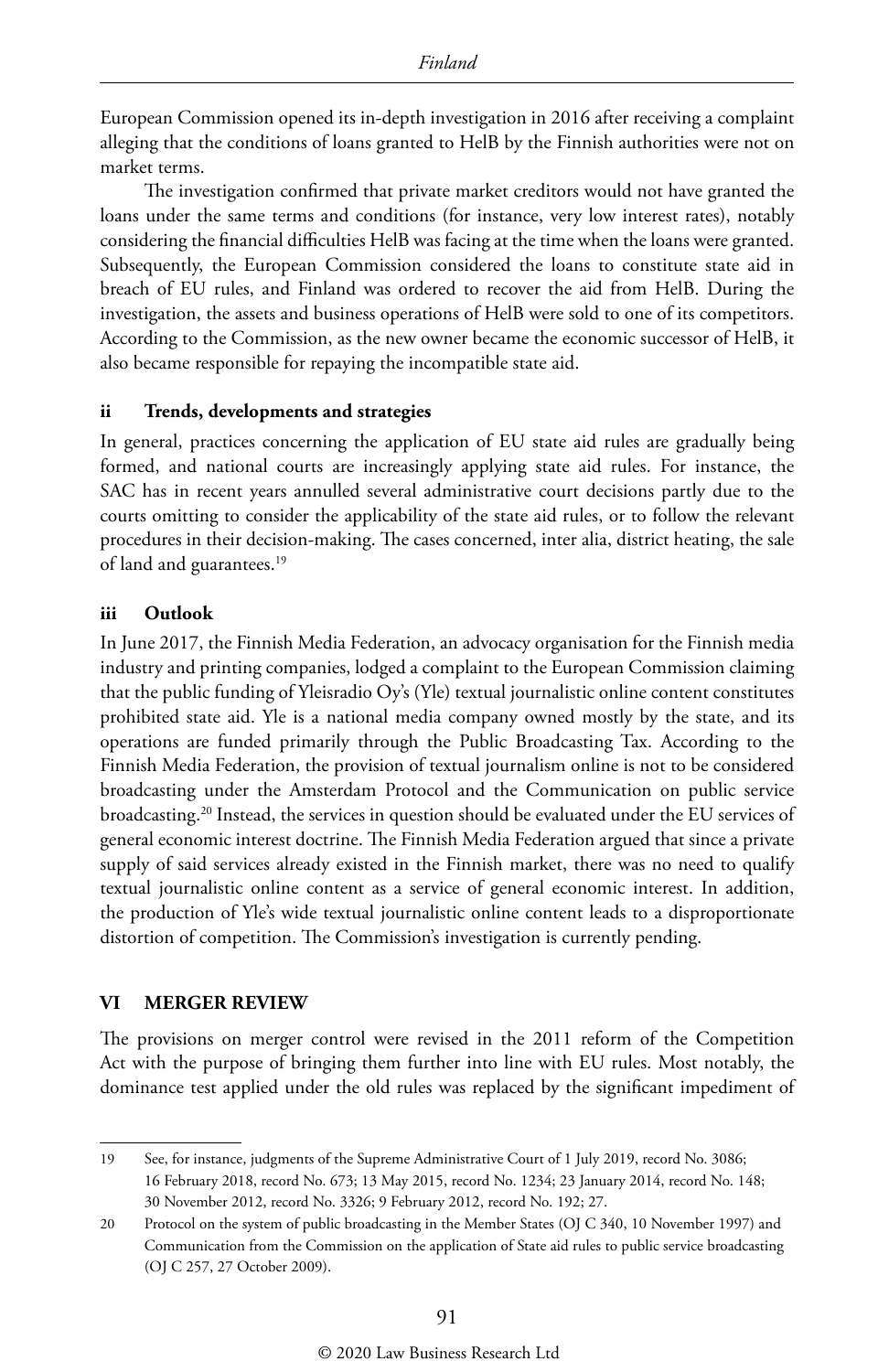effective competition test, which was introduced to enable the FCCA to shift the focus of its review more towards the competitive effects of mergers. A new amendment process began in 2015, as a result of which the calculation of deadlines in merger control changed and merger control timelines are now calculated in working days instead of months. The amendments entered into force on 17 June 2019.

Under the merger control provisions, a concentration shall be notified to the FCCA if the combined aggregate worldwide turnover of the parties exceeds €350 million; and the aggregate turnover of each of at least two of the parties accrued from Finland exceeds €20 million.

The rules concerning the calculation of the turnover correspond to a large extent with the provisions of the EU Merger Regulation.

Once a concentration has been notified to the FCCA, it has 23 working days to investigate and either clear the concentration (possibly with conditions) or to initiate a Phase II investigation. If a Phase II investigation is opened, the FCCA has an additional 69 working days (the Market Court may extend the deadline by a maximum of 46 working days) to approve the concentration with or without conditions, or to request the Market Court to prohibit it. If the FCCA requests such a prohibition, the Market Court must make its decision either to clear the concentration with or without conditions or prohibit it within three months.

The majority of notified concentrations are cleared in Phase I. In 2019, the FCCA issued approximately 33 merger decisions, and Phase II investigations were initiated in only three cases.

#### **i Significant cases**

#### *FCCA conditional approval in MB Funds/A-Katsastus*

In October 2019, the FCCA conditionally approved the acquisition of A-Katsastus Group (A-Katsastus) by MB Equity Fund V Ky (MB Funds). MB Funds is a private equity investment firm, the portfolio of which includes Protacon, a company that developed the Muster vehicle inspection software. A-Katsastus is a major operator in the vehicle inspection market.

The FCCA launched Phase II investigations in July 2019, based on the view that the acquisition may harm competition in the vehicle inspection market. The concentration, part of which A-Katsastus would become, possesses the Muster software that is widely used by vehicle inspection companies as the only alternative. As a result of the acquisition, A-Katsastus could also receive sensitive information on its competitors using the software, resulting in an impediment of effective competition.

However, the FCCA approved the acquisition subject to conditions. In order to eliminate the competition concerns, MB Funds and Protacon committed to offering the Muster software to the current and new customers with the current terms for 24 months from the FCCA's decision.

#### *FCCA conditional approval in Caverion/Maintpartner*

In November 2019, the FCCA conditionally approved the acquisition of Maintpartner Group Oy (Maintpartner) by Caverion Industria Oy (Caverion). Caverion specialises in technical solutions for buildings and industrial operators, including technical maintenance services for industrial facilities. Maintpartner provides operation and maintenance services for companies operating in various industrial sectors.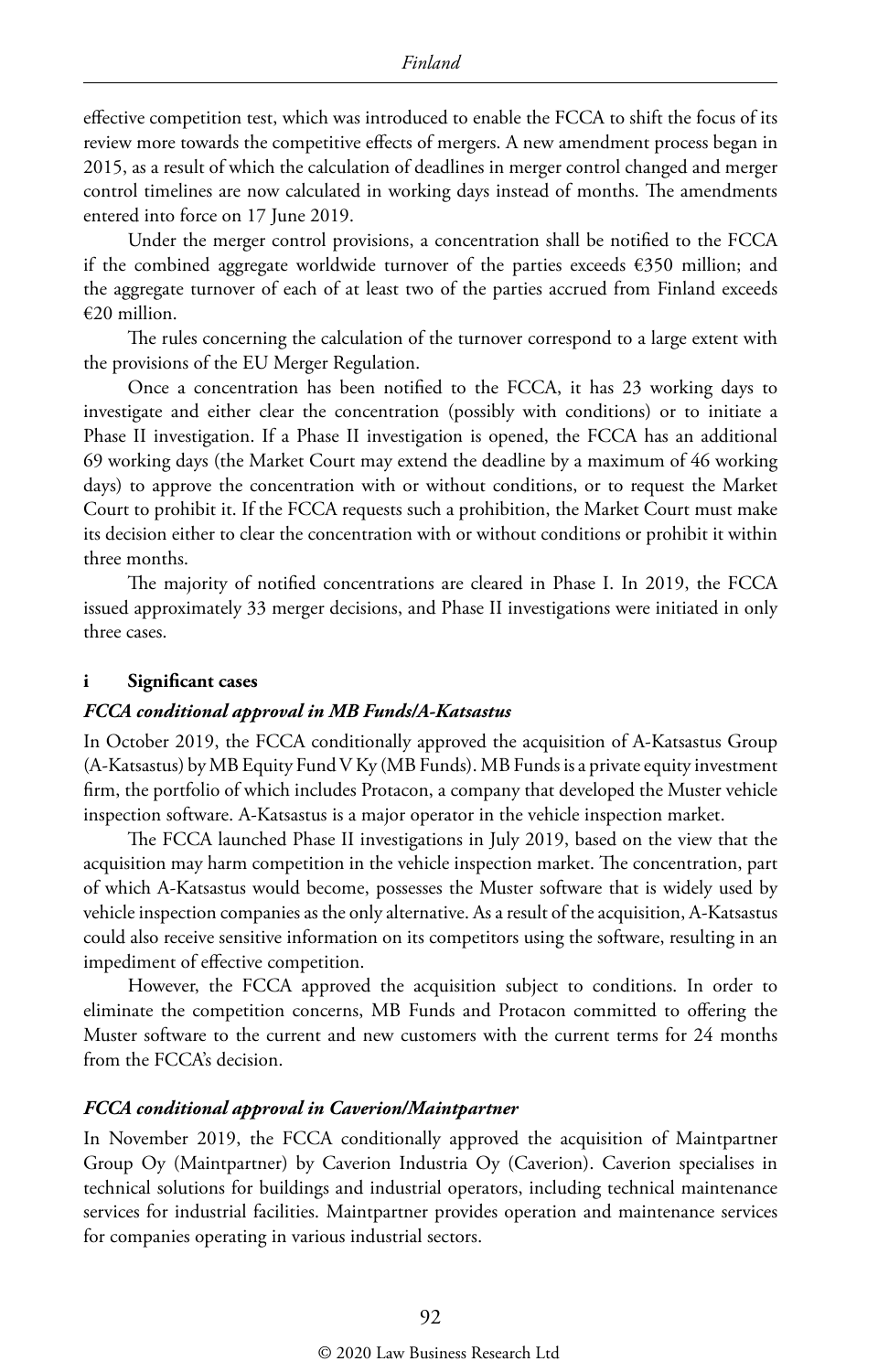The FCCA started Phase II investigations in June 2019. The deadline was later extended by the Market Court. According to the FCCA, the acquisition may substantially decrease competition in the total outsourcing of industrial maintenance services, noting that the market is already concentrated, the market shares of the parties are high, and the parties have competed for the same customers prior to the acquisition.

Even so, the FCCA approved the acquisition subject to conditions. In order to address the competition concerns, Caverion committed to selling some of its industrial maintenance service total outsourcing customerships to its competitors.

#### *FCCA proposal for prohibition in Kesko/Heinon Tukku*

In November 2019, the FCCA proposed the Market Court to prohibit the merger between Kesko Oyj (Kesko) and Heinon Tukku Oy (Heinon Tukku). Both companies operate in the wholesale trade of daily consumer goods and provide services for foodservice customers, such as restaurants, hotels, and catering businesses.

The FCCA opened Phase II investigations in June 2019, the deadline for which was later extended twice by the Market Court. According to the FCCA's view, the acquisition would lead to a dominant position with a market share of up to 60–70 per cent, which would impede the effective competition. The FCCA held that the remedies submitted by Kesko were inadequate to address the competition concerns related to the acquisition and proposed the Market Court for prohibition. Kesko has contested the FCCA's views.

In February 2020, the merger was prohibited by the Market Court. The prohibition decision is the first ever to be adopted in Finland. Currently, it is still unknown whether the parties will appeal against the decision to the SAC.

#### **ii Trends, developments and strategies**

The FCCA has itself noted that the need for reform of the Finnish merger control provisions should be investigated, including an assessment of whether the current turnover thresholds are still appropriate.<sup>21</sup>

#### **iii Outlook**

There has been a significant change in the length of review periods in merger control. Among other things, in 2017 and 2018 the FCCA requested the Market Court to extend the deadline of Phase II investigations in four cases. Before then, the practice had been highly exceptional. In 2019, extension to deadline was requested in two cases.

No major developments are expected to take place in Finnish merger control in the immediate future. The FCCA anticipates that there will be problematic transactions likely to have serious effects on competition.<sup>22</sup>

<sup>21</sup> FCCA press release, 5 October 2018.

<sup>22</sup> FCCA strategy paper for 2018–2021, p. 1.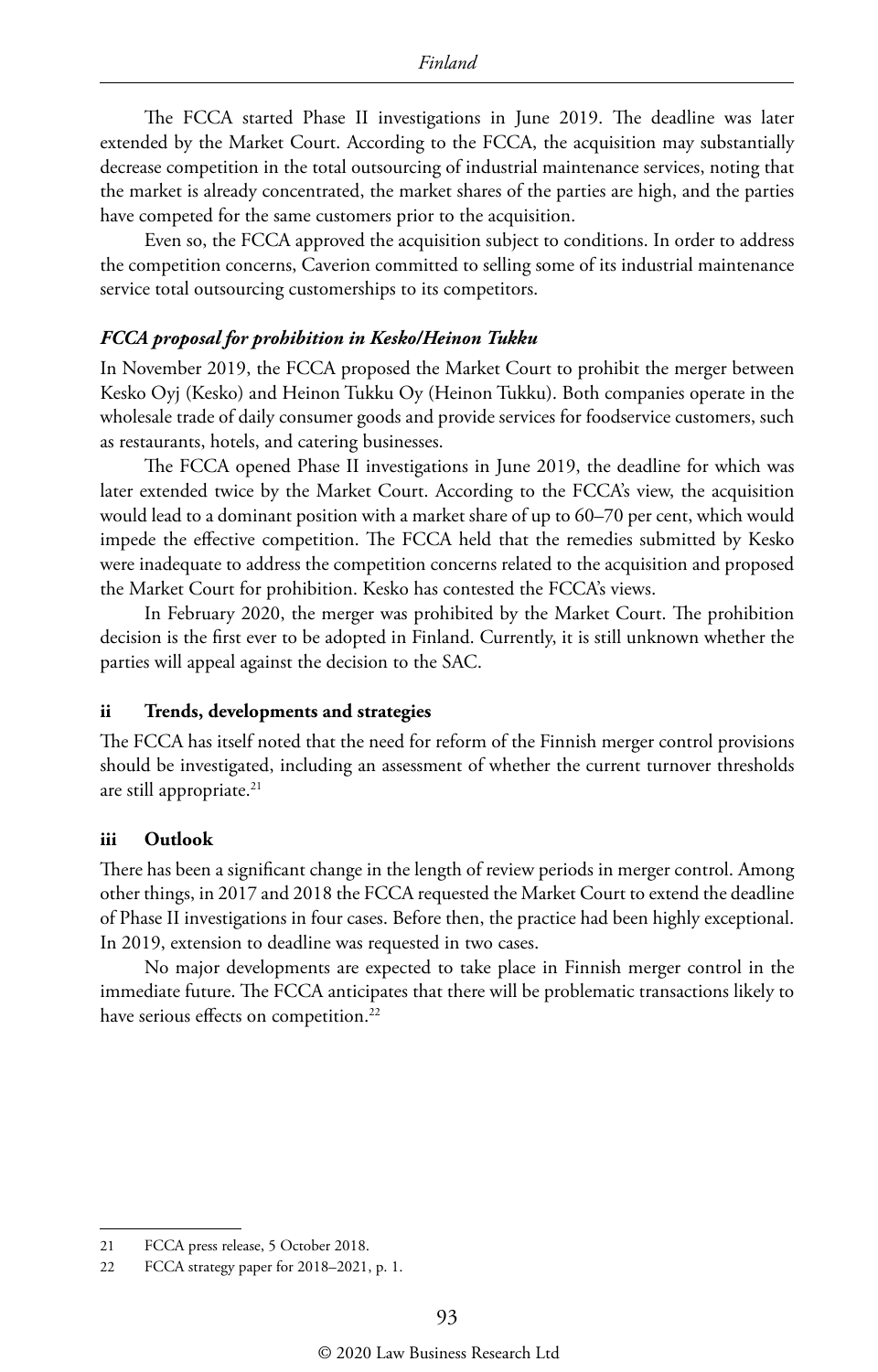#### **VII CONCLUSIONS**

In reviewing Finnish competition law during the past few years, it is clear that private enforcement has been a particularly active segment. In addition to private enforcement, 2019 was a year for the preliminary rulings and for the merger control. Contrary to the busy merger year, including 33 decisions, the FCCA brought only one cartel case before the Market Court as it has done in previous years as well. The SAC increased fines issued by the Market Court in two cases.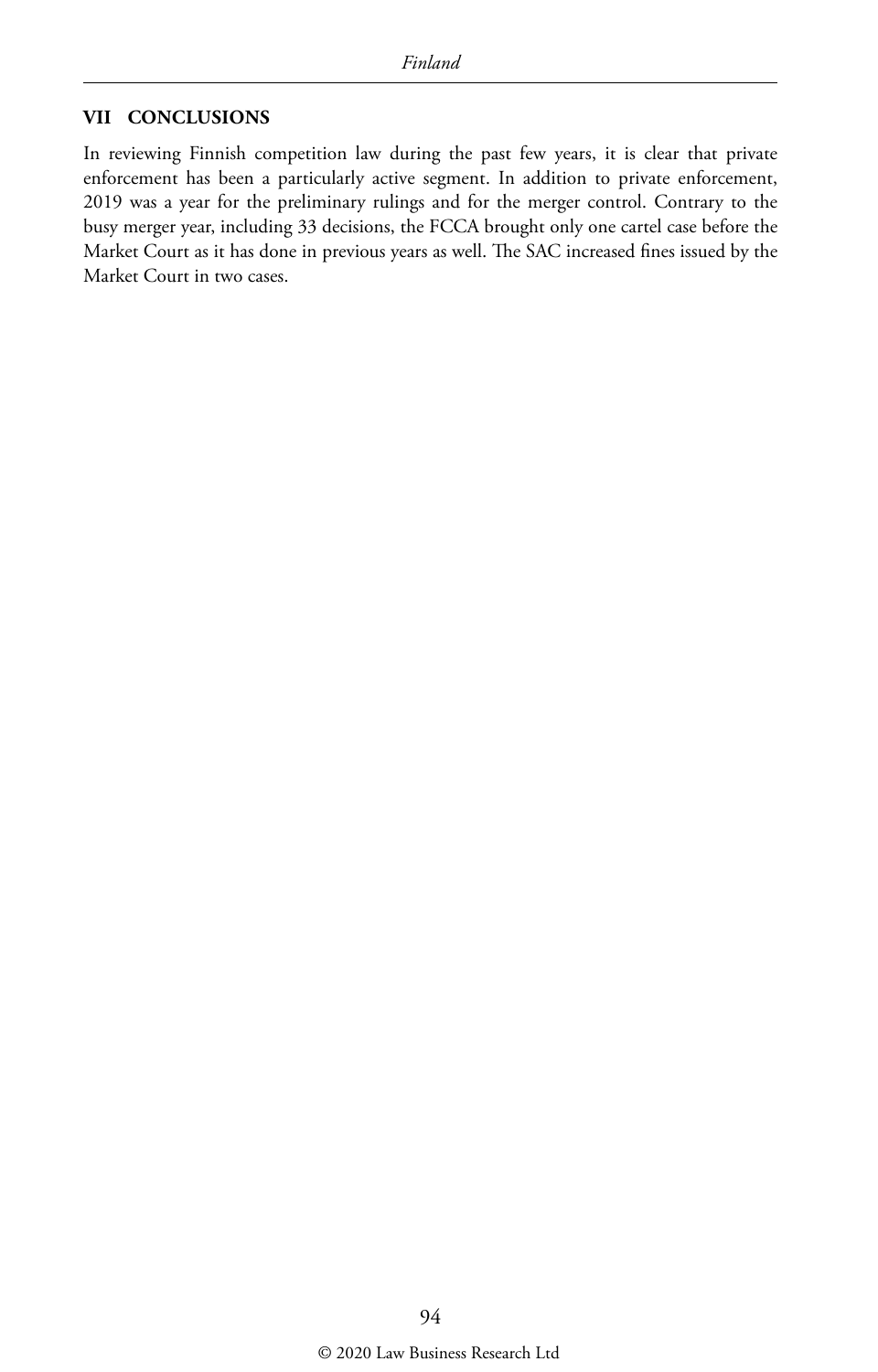## ABOUT THE AUTHORS

#### **MIKKO HUIMALA**

#### *Hannes Snellman Attorneys Ltd*

Mikko Huimala is a partner in Hannes Snellman's competition and procurement group. He advises Finnish and international companies on all aspects of competition law, including merger control, compliance, proceedings before the competition authorities and courts, and state aid.

Prior to joining private practice in 2006, Mikko gained several years of experience of investigating cartel and other competition law infringement cases in the national competition authority and the networks of competition authorities.

Mikko has a postgraduate diploma in competition law economics from King's College London. He has co-authored an in-depth textbook on EU and Finnish competition law (2012) and published several articles on competition law. Mikko is the former president, current board member of the Finnish Competition Law Association. He is ranked in *Chambers Europe* and *Best Lawyers* for his work in the field of EU and competition law.

#### **HELENA LAMMINEN**

#### *Hannes Snellman Attorneys Ltd*

Helena Lamminen is a senior associate in the competition and procurement group of Hannes Snellman's Helsinki office. She advises Finnish and international clients in the field of competition law, specialising in competition litigation, regulatory matters and competition law infringement investigations.

#### **MERI VANHANEN**

#### *Hannes Snellman Attorneys Ltd*

Meri Vanhanen is an associate in the competition and procurement group of Hannes Snellman's Helsinki office. She graduated from the University of Helsinki in 2019 and advises domestic and international clients in the field of competition law.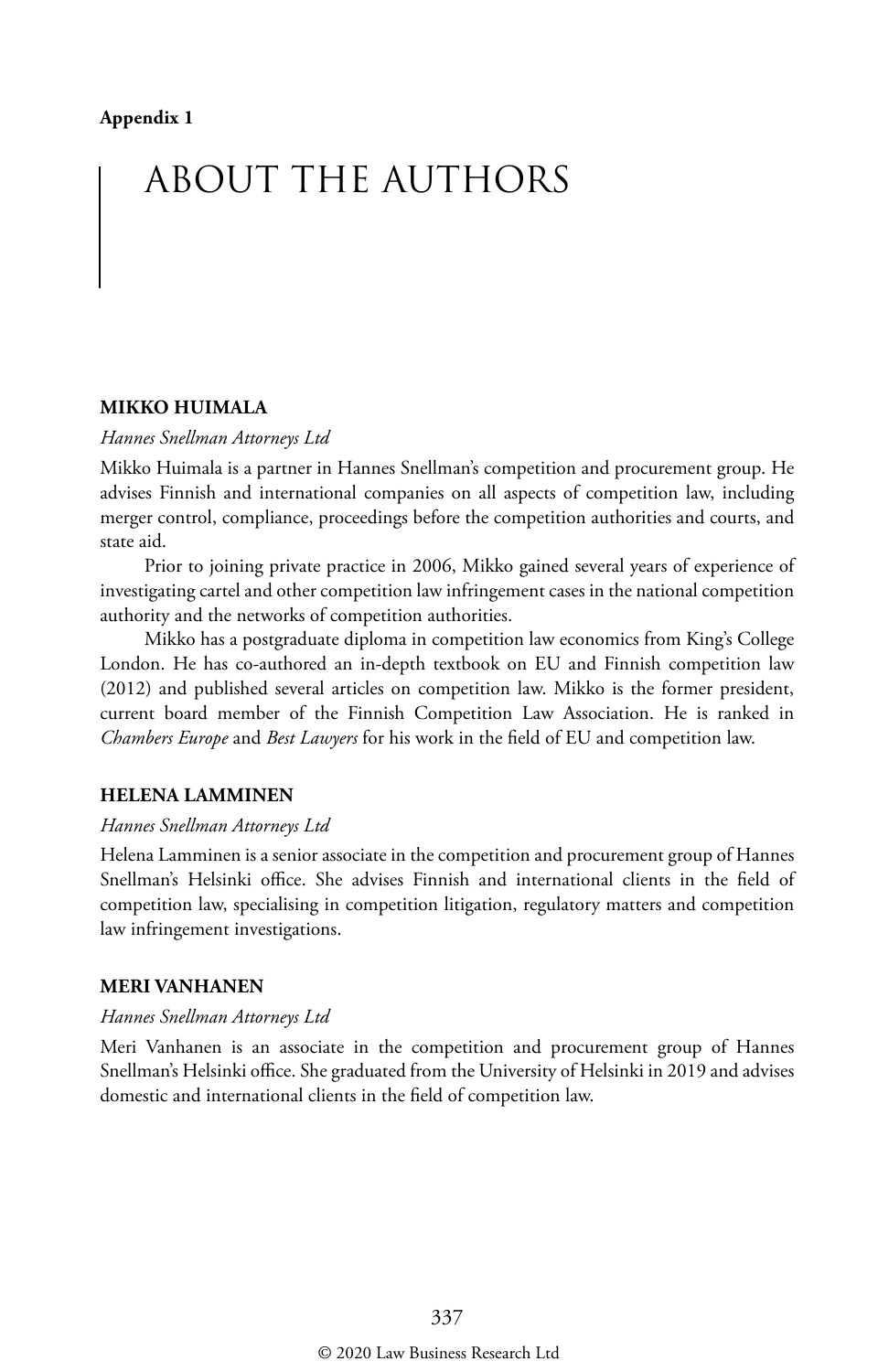#### **HANNES SNELLMAN ATTORNEYS LTD**

Eteläesplanadi 20 PO Box 333 00130 Helsinki Finland Tel: +358 9 228 841 Fax: +358 9 177 393 mikko.huimala@hannessnellman.com helena.lamminen@hannessnellman.com meri.vanhanen@hannessnellman.com www.hannessnellman.com